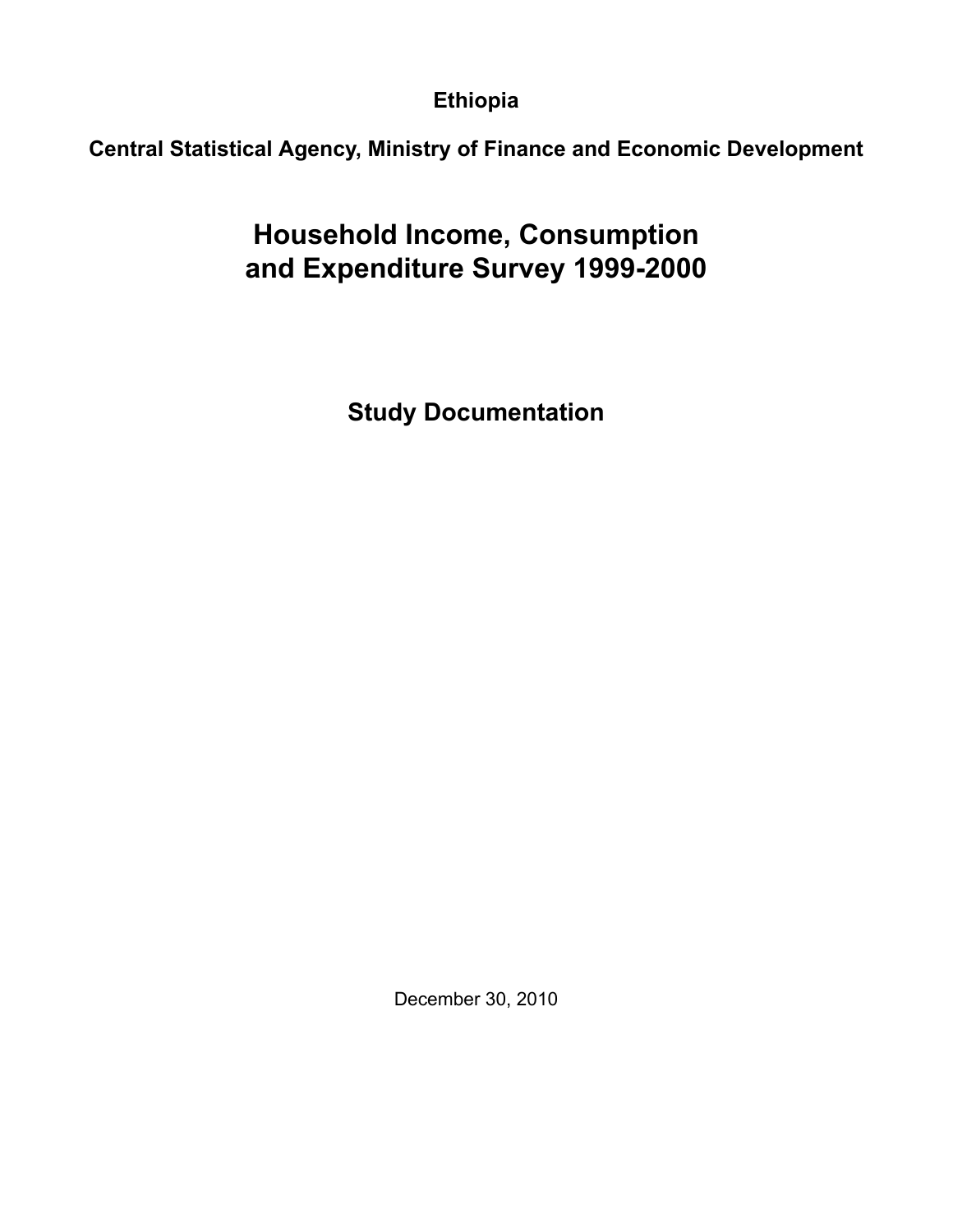# **Metadata Production**

| Metadata<br>Producer(s) | Central Statistical Agency (CSA), Ministry of finance and economic Development,<br>Production and documentation of the study<br>International Household Survey Network (IHSN), Review of the metadata |  |  |  |
|-------------------------|-------------------------------------------------------------------------------------------------------------------------------------------------------------------------------------------------------|--|--|--|
| <b>Production Date</b>  | August 1, 2005                                                                                                                                                                                        |  |  |  |
| <b>Version</b>          | Version 1.1: Edited on December 2010                                                                                                                                                                  |  |  |  |
| <b>Identification</b>   | DDI-ETH-CSA-HICE-2000-y1.1                                                                                                                                                                            |  |  |  |

This document was generated using the **[IHSN Microdata Management Toolkit](http://www.surveynetwork.org/toolkit)**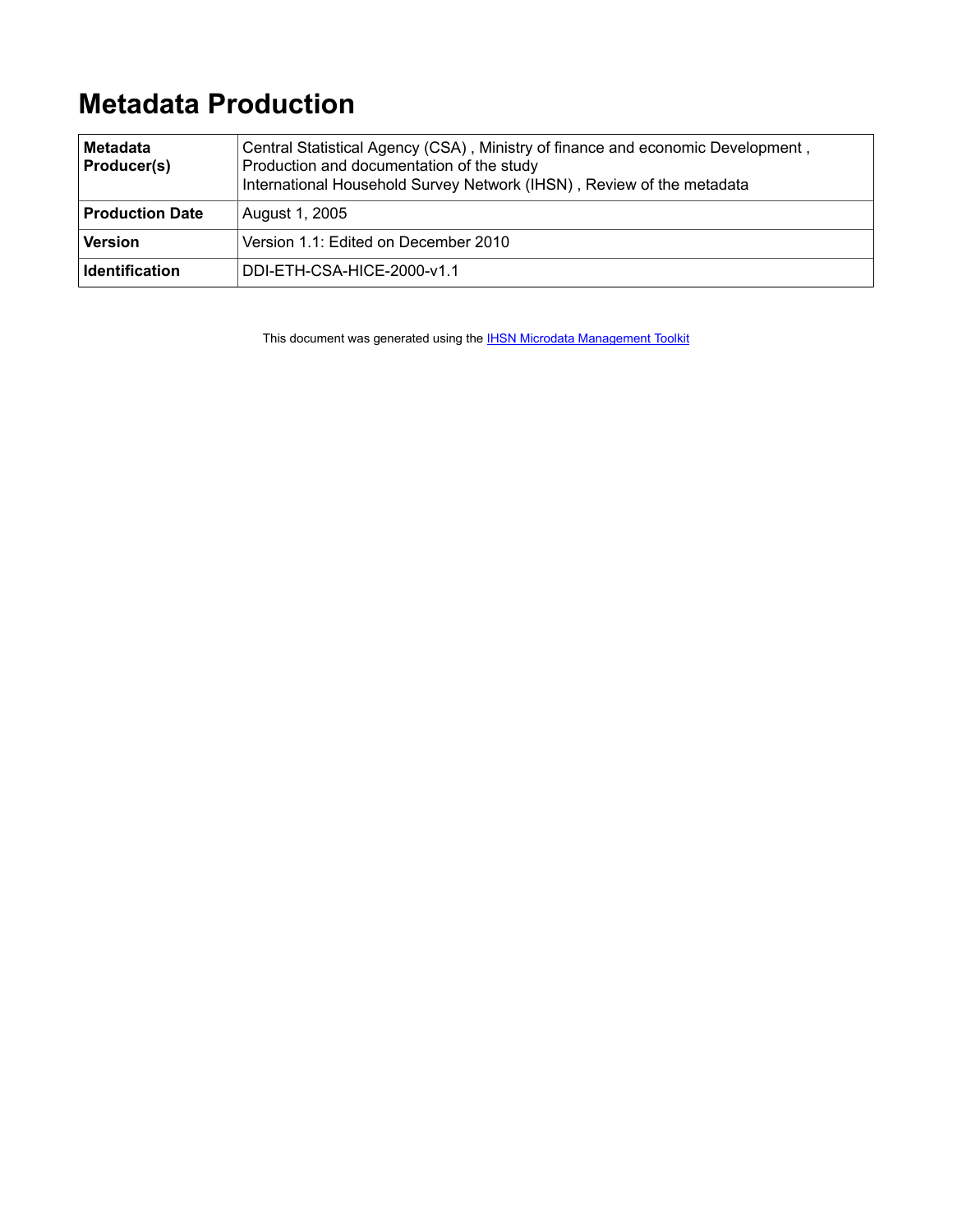# **Table of Contents**

| <b>Files Description.</b>    |  |
|------------------------------|--|
|                              |  |
|                              |  |
| Variables List               |  |
|                              |  |
|                              |  |
| <b>Variables Description</b> |  |
|                              |  |
|                              |  |
| .26<br>Documentation         |  |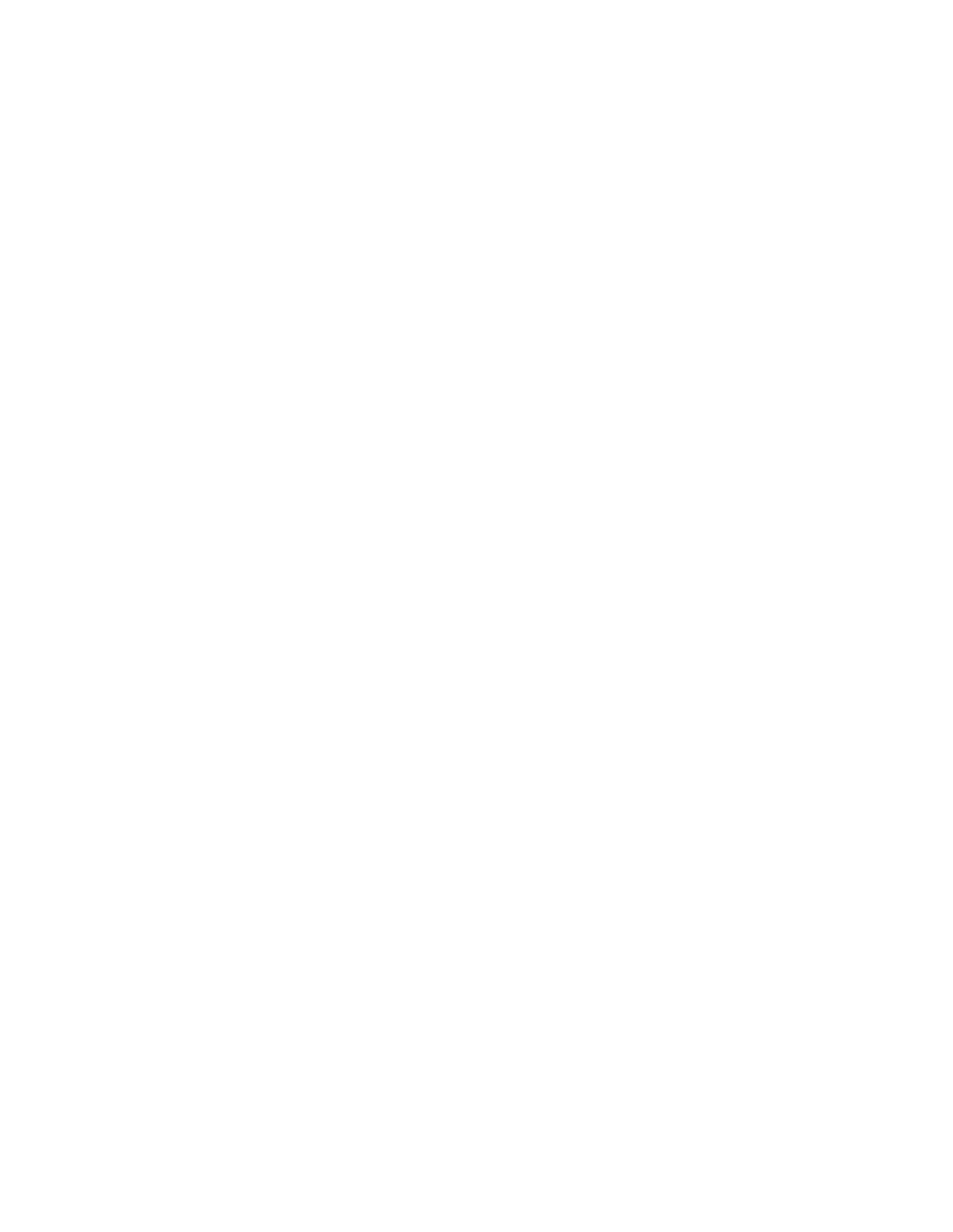### <span id="page-4-0"></span>**Ethiopia (1999-2000) Household Income, Consumption and Expenditure Survey 1999-2000 (HICE 1999-2000)**

| Overview              |                                                                                                               |  |  |  |  |
|-----------------------|---------------------------------------------------------------------------------------------------------------|--|--|--|--|
| <b>Type</b>           | Income/Expenditure/Household Survey [hh/ies]                                                                  |  |  |  |  |
| <b>Identification</b> | ETH-CSA-HICE-2000-v1.1                                                                                        |  |  |  |  |
| <b>Version</b>        | Version 1.1: Edited and non anonymized dataset, for internal use only.                                        |  |  |  |  |
| <b>Abstract</b>       | The need for comprehensive economic statistics has been receptly arowing rapidly in most developing countries |  |  |  |  |

The need for comprehensive economic statistics has been recently growing rapidly in most developing countries in view of the use of such statistics in formulating socio-economic development plans in general, and to assess the socio-economic situation at the household level such as the one obained from Household Income, Consumption and Expenditure Survey, on a regular basis are the major sources of these data. The survey provides valuable data, especially for assessment of the impact of policies on the conditions and levels of living of houeholds. It is a well known fact that surveys of Household Income, Consumption and Expenditure usually have the major goal of providing basic data needed for the purpose of designing socio-economic policy as well as other related issues that might arise at the micro level.

The major objectives of the survey are to:

- Provide data on the levels, distribution and pattern of household income, consumption and expenditure that will be used for analysis of changes in the levels of living standards of households over time in various socioeconomic groups and geographical areas.

- Obtained information for the formulation of socio-economic plans and policies.

- Furnish bench mark data for assessing the impact of existing or proposed socio-economic programs on household living conditions.

- Provide data for compiling household accounts in the system of national accounts, especially in the estimation of private consumption expenditure.

- Obtain weights and other useful information for the construction of consumer price indices at various levels.

| Kind of Data            | Sample survey data [ssd]                                         |  |  |  |
|-------------------------|------------------------------------------------------------------|--|--|--|
| <b>Unit of Analysis</b> | - Households<br>- Individuals<br>- Consumption expenditure items |  |  |  |

### <span id="page-4-1"></span>**Scope & Coverage**

### **Scope**

The scope of Household Income, Consumption and Expenditure Survey includes:

- Household characteristics: Covered household member information like, sex, age, educational status, marital status and work status of household members aged 10 years and above.

- Household income, consumption and expenditure information by source.

**Topics** consumption/consumer behaviour [1.1], basic skills education [6.1]

### **Geographic Coverage**

The 1999-2000 Household Income, Consumption and Expenditure Survey covered all parts of the country on sample basis except the non sedentary population in Afar and Somali regions.

### **Universe**

The survey covered all households in the selected sample areas excluding residents of collective quarters, homeless persons and foreigners.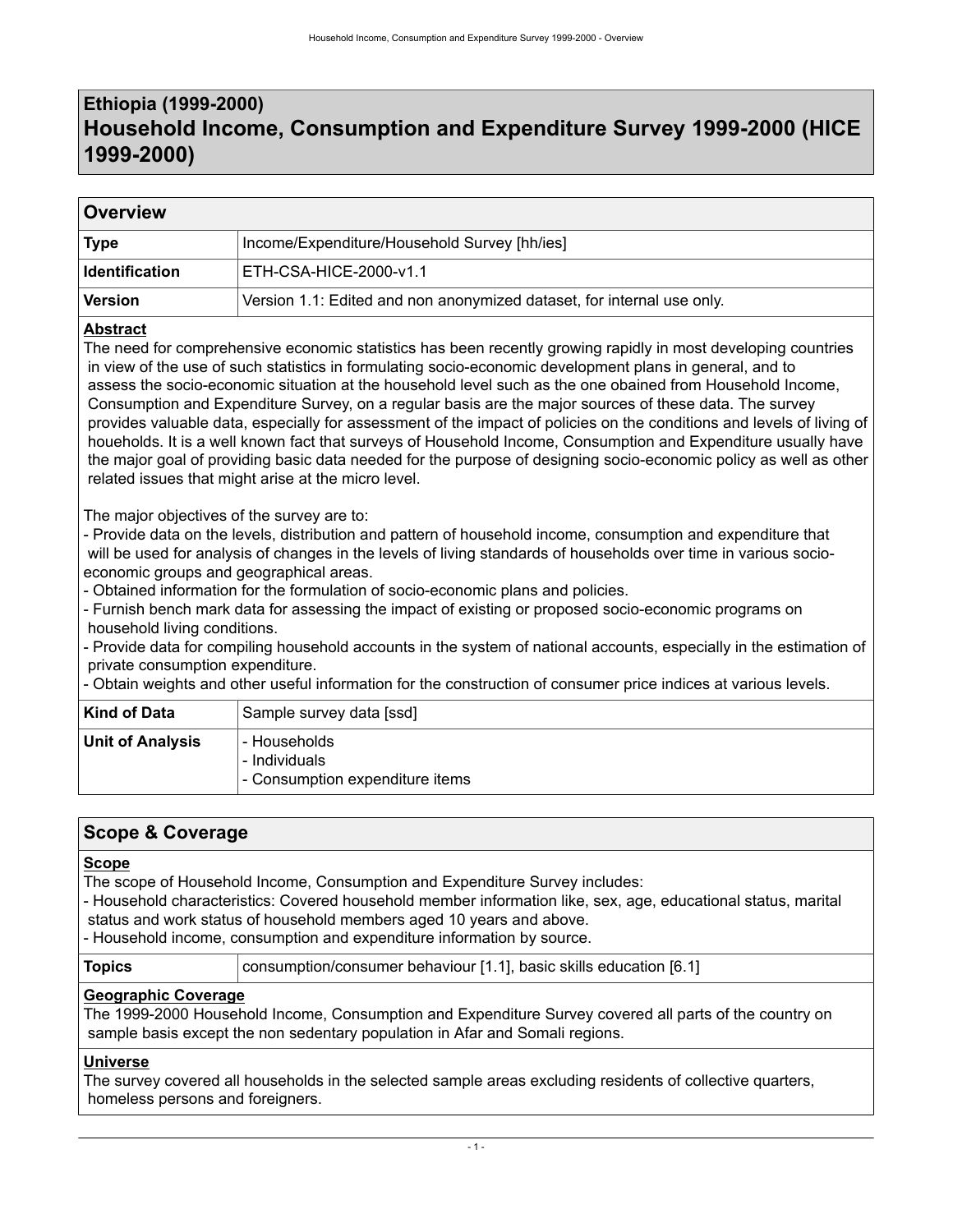<span id="page-5-0"></span>

| <b>Producers &amp; Sponsors</b>   |                                                                          |  |  |  |
|-----------------------------------|--------------------------------------------------------------------------|--|--|--|
| <b>Primary</b><br>Investigator(s) | Central Statistical Agency, Ministry of Finance and Economic Development |  |  |  |
| <b>Other Producer(s)</b>          |                                                                          |  |  |  |
|                                   | <b>Funding Agency/ies</b> $\vert$ Government of Ethiopia (GoE), Funding  |  |  |  |

### <span id="page-5-1"></span>**Sampling**

#### **Sampling Procedure**

#### SAMPLE DESIGN:

The 1999-2000 Household Income, Consumption, and Expenditure Survey covered both the urban the sedentary rural parts of the country. The survey has not covered six zones in Somalia Region and two zones in Afar Region that are inhabited mainly by nomadic population. For the purpose of the survey, the country was divided into three categories. That is, the rural parts of the country and the urban areas that were divided into two broad categories taking into account sizes of their population.

### Category I:

Rural parts of nine Regional States and two administrative regions were grouped in this category each of which was the survey domains (reporting levels). These regions are Tigray, Afar, Amhara, Oromia, Somalia, Benishangul-Gumuz, SNNPR, Gambela, Harari, Addis Ababa and Dire Dawa.

#### Category II:

All regional capitals and five major urban centers of the country were grouped in this category. Each of the urban centers in this category was the survey domain (reporting level) for which separate survey results for major survey characteristics were reported.

Category III: Urban centers in the country other than the urban centers in category II were grouped in this category and formed a single reporting level.

Other than the reporting levels defined in the category II and category III one additional domain, namely total urban (country level) can be constructed by combining the basic domains defined in the two categories. All in all 35 basic rural and urban domains (reporting levels) were defined for the survey. In addition to the above urban and rural domains, survey results are to be reported at regional and country levels by aggregating the survey results for the corresponding urban and rural areas. Definition of the survey domains was based on both technical and resource considerations. More specifically, sample size for the domains were determined to enable provision of major indicators with reasonable precision subject to the resources that were available for the survey.

#### SELECTION SCHEME AND SAMPLE SIZE IN EACH CATEGORY:

### 1) Category I:

A stratified two-stage sample design was used to select the sample in which the primary sampling units (PSUs) were EAs. Sample enumeration areas (EAs) from each domain were selected using systematic sampling that is probability proportional to size; size being number of households obtained from the rural parts of the country. Within each sample EA a fresh list of households was prepared at the beginning of the survey's field work and for the administration of the survey questionnaire 12 households per sample EA for rural areas were systematically selected.

### 2) Category II:

In this category also, a stratified two-stage sample design was used to select the sample. Here a strata constitutes all the "Region State Capitals" and the five "Major Urban Centers" in the country and are grouped as a strata in this category. The primary sampling units (PSUs) are the EA's in the Regional State Capitals and the five major urban centers and excludes the special EAs (non-conventional households). Sample enumeration areas (EAs) from each stratum were selected using systematic sampling probability proportional to size, size being number of houesholds obtained from the 1994 population and housing census. A total of 373 EAs were selected from this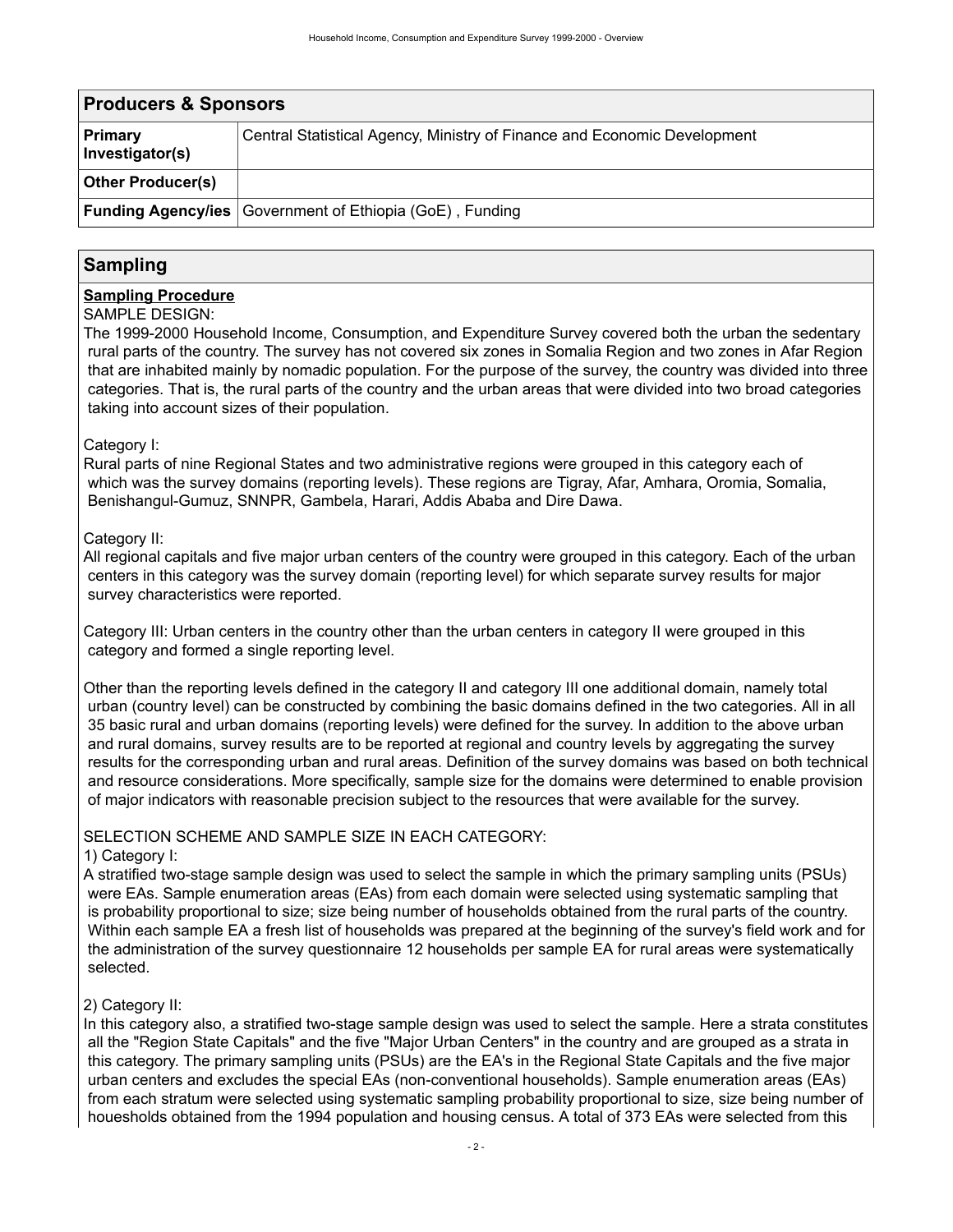domain of study. Within each sample EAs a fresh list of households was prepared at the beginning of the survey's field work and for the administration of the questionnaire 16 houeholds per sample EA were systematically selected.

### 3) Category III:

Three-stage stratified sample design was adopted to select the sample from domains in category III. The PSUs were other urban centers selected using systematic sampling that is probability proportional to size; size begin number of households obtained from the 1994 population and housing census. The secondary sampling units (SSUs) were EAs which were selected using systematic sampling that is probability proportional to size; size being number of households obtained from the 1994 population and housing census. A total of 169 sample EAs were selected from the sample of other urban centers and was determined by proportional allocation to their size of households from the 1994 census. Ultimately, 16 households within each of the sample EAs were selected systematically from a fresh list of households prepared at the beginning of the survey's fieldwork for the administrator of the survey questionnaire.

### **Response Rate**

With regard to ultimate sampling units, it was planned to covered a total of 17,336 households (8,664 in rural and 8,672 in urban areas) all over the country. The response rate was about 100 percent (99.95 percent or 8,660 households in rural and 100 percent or 8,672 households in urban areas). Only four of the selected rural households in Afar region refused to cooperate in giving responses to the questions asked in the survey.

<span id="page-6-0"></span>

| <b>Data Collection</b>                 |                                                                                                                                                                                                                                                |  |  |  |  |
|----------------------------------------|------------------------------------------------------------------------------------------------------------------------------------------------------------------------------------------------------------------------------------------------|--|--|--|--|
| <b>Data Collection</b><br><b>Dates</b> | First round data collection (G.C calender): start 1999-06<br>First round data collection (G.C calender): end 1999-08<br>Second round data collection (G.C calender): start 1999-11<br>Second round data collection (G.C calender): end 2000-01 |  |  |  |  |
| Time Period(s)                         | G.C calender: start 1999-06-11<br>G.C calender: end 2000-01-30                                                                                                                                                                                 |  |  |  |  |
| <b>Data Collection</b><br>Mode         | Face-to-face [f2f]                                                                                                                                                                                                                             |  |  |  |  |

### **Data Collection Notes**

Pilot Study:

A pilot study has been conducted in Addis Ababa and in some rural enumeration areas of Oromiya for a period of one month (15 March 1999 - 30 March 1999). A total of seven enumeration areas, ten in Addis Ababa and three in the mentioned rural areas were covered by the pilot study. Some 50 rural and urban households were interviewed in this exercise. In general, this exercise enabled the Authority to make some important improvements to the final survey document and to assess and allocate the necessary technical as well as administrative and logistics support needed for the survey.

### Training of field staff:

For this survey the training program for the enumerators, supervisors and other field and office staff was conducted at two stages. The first stage was conducted at the CSA head quarters, in Addis Ababa. The participants were selected from professionals and sub-professionals with long time experiences, branch office heads and their assistants who were to train enumerators and supervisors during the second stage of training conducted at the branch statistical offices.

The training at the head office, which lasted for fifteen days, consisted of theoretical discussions on how to complete the questionnaire as well as practical interview of households and/or household members. The objectives of practical interviewing of households were two fold. Firstly, it enabled to assess how well the theoretical class discussions were understood by all participants so that they could convey the same message to enumerators and supervisors. The second objective was to examine the difficulty which would likely to be encountered during the actual fieldwork.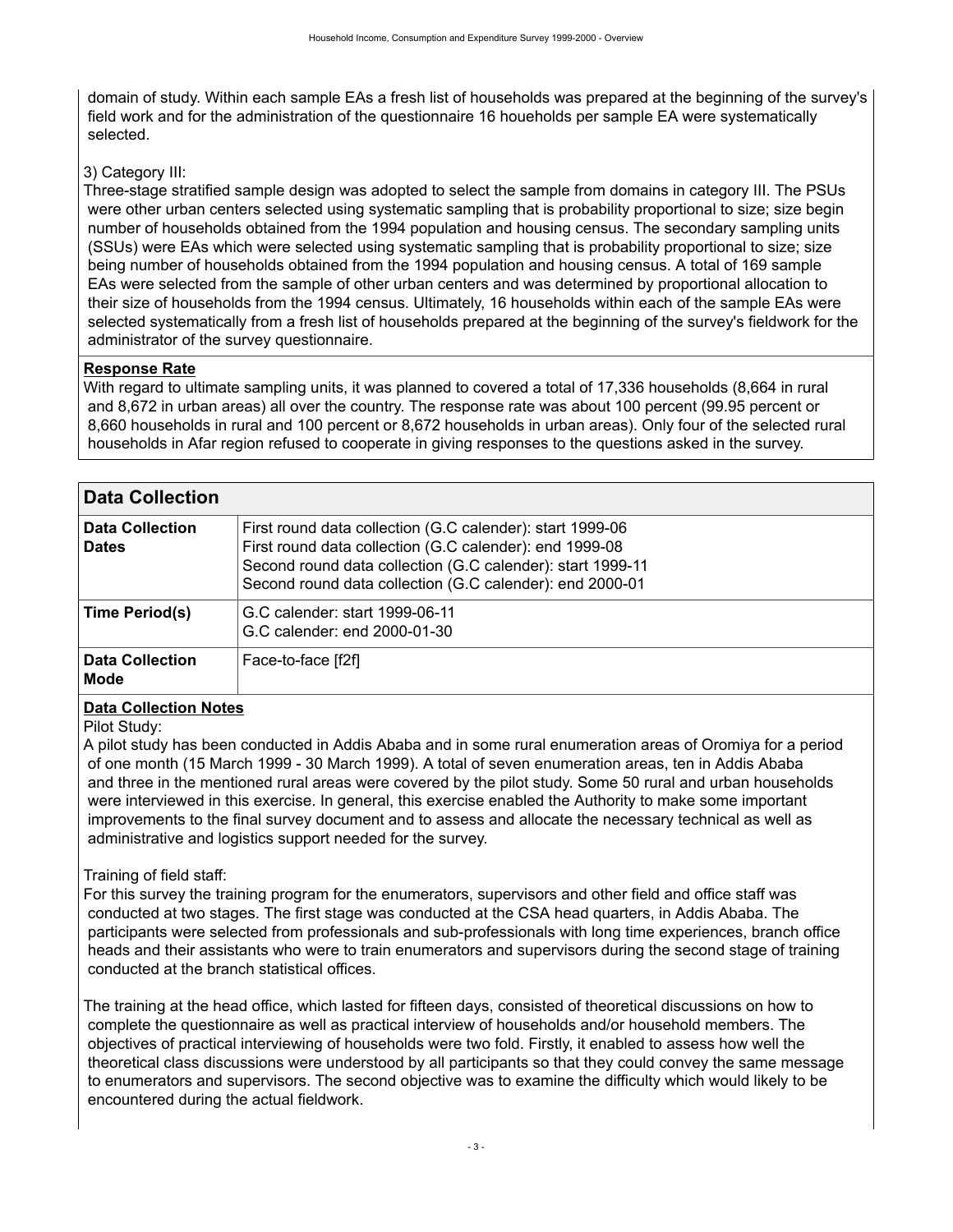Thorough discussions in the class room were made after field practice. The discussions were intended to help exchange experiences among participants and pinpoint the areas of the survey questions which need more care and attention. This practical fieldwork was conducted both at the head office and at branch offices in selected areas.

The second stage training was undertaken at the branch statistical offices. The trainers were that professional and sub-professional staffs who was trained at the head office. The second stage training lasted for twenty five days and also consisted of both theoretical class discussions and practical field practice. Furthermore, refreshment training was given for ten days to the enumerators and supervisors before launching the data collection operation in the second round of the survey which was carried out during January - February 2000.

### FIELD ORGANIZATION:

All the 22 branch statistical offices of the CSA participated in the survey undertaking, especially in organizing the second stage training, in deploying the field staff to their respective sites of assignment, and retrieving completed questionnaires form the sample sites and submitting them to the head office for data processing. They were also responsible in administering the financial and logistics aspects of the survey within the areas of their assignment. To accomplish the data collection operation, all enumerators were supplied with the necessary equipment (kichen balance and measuring tape) at the completion of the training.

#### **Questionnaires**

The Household Income, Consumption and Expenditure Survey questionnaire contains the following forms: - Form 1: Area Identification and Household Characteristics

- Form 2A: Quantity and value of weekly consumption of food and drinks consumed at home and tobacco/ including quantity purchased, own produced, obtained, etc for first and second week.

- Form 2B: Quantity and value of weekly consumption of food and drinks consumed at home and tobacco/ including quantity purchased, own produced, obtained, etc for third and fourth week .

- Form 3A: All transaction (income, expenditure and consumption) for the first and second weeks except what is collected in Forms 2A and 2B

- Form 3B: All transaction (income, expenditure and consumption) for the third and fourth weeks except what is collected in Forms 2A and 2B

- Form 4: All transaction (expenditure and consumption) for last 6 months for Household expenditure on some selected item groups

- Form 5: Cash income and receipts received by household and type of tenure. The survey questionnaire is provided as external resource.

| Data Collector(s) | Central Statistical Agency of Ethiopia (CSA), Ministry of Finance and Economic |
|-------------------|--------------------------------------------------------------------------------|
|                   | Development                                                                    |

### **Supervision**

Field Supervision:

In surveys of this kind, regular supervision is a compulsory component of the whole data collection process. Thus, the field supervision activity of the 1999-2000 HIES has started right after the first round data collection was lunched. During the survey fieldwork, close and regular supervision was undertaken at various levels. During the training period, the management staff from the head office visited all branch statistical offices and discussed the objectives, importance of the survey, the expected quality of the data and some other related issues with supervisors and enumerators. Immediately after the commencement of fieldwork, close supervision was made by supervisors who made spot-checking, re-interviewing and a thorough scrutiny of filled-in questionnaires to ensure that the data collected activities are took place according to the instructions given in the enumerators' instruction manual and during the training. In addition to this, in the process of data collection operation supervision was made by the trainers from the head quarters (senior professional staff) and the branch statistical office heads.

### <span id="page-7-0"></span>**Data Processing & Appraisal**

### **Data Editing**

Due to complex nature and magnitude of the survey, CSA has given special attention to the data processing activity. Thus, a task force comprising of subject matter specialists and data processing experts was formed to oversee the data processing and analysis activities of the HIES starting from August 1999. After the completion of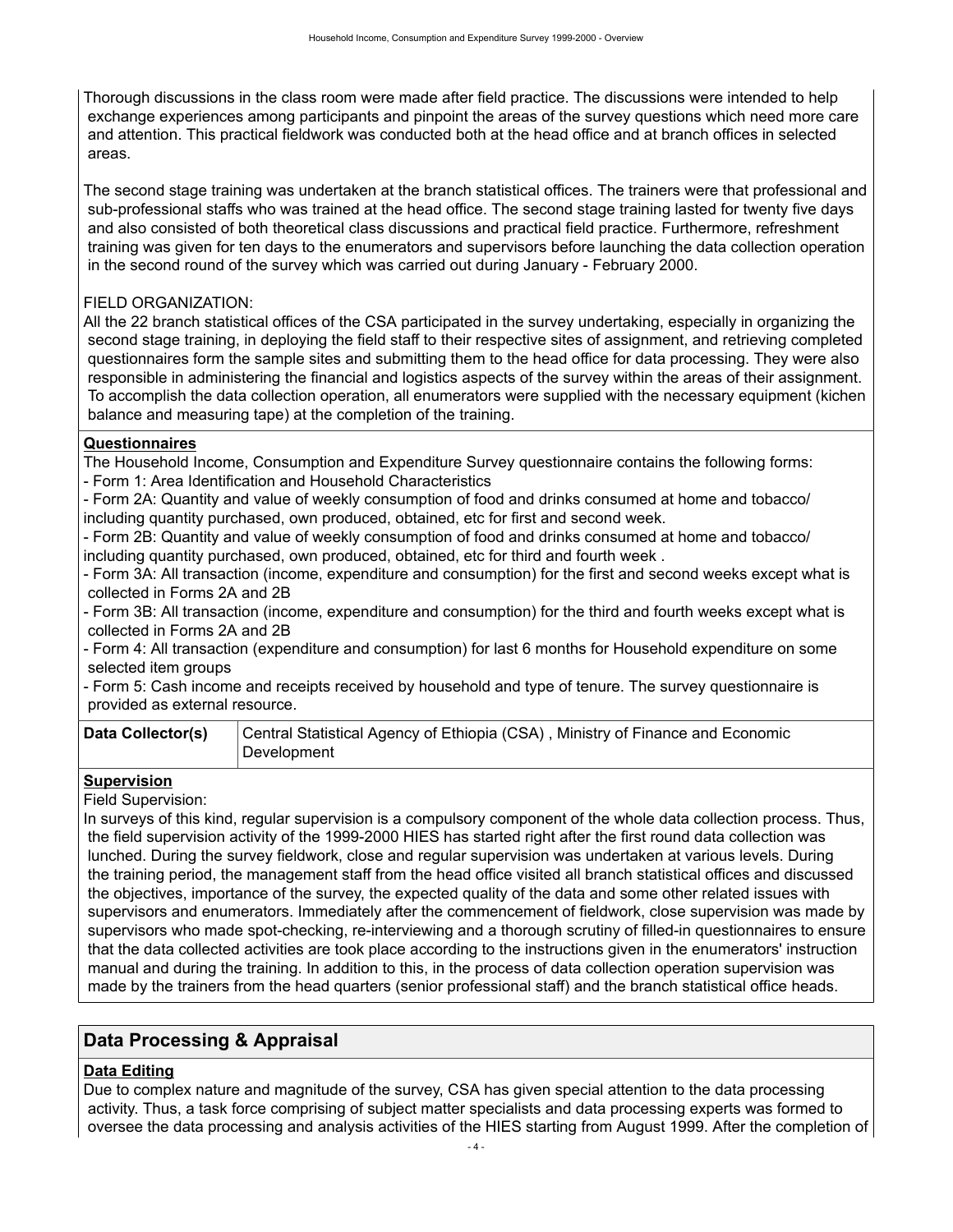the first round of the survey data collected operation, the filled-in questionnaires were retrieved from the field, the task force embarked on the first stage of data processing activities, i.e. manual editing, coding and verification. Experienced editors-coders and verifiers have been deployed for this activities. Considering the complication of the data collected in this survey the editing, coding and verification of the questionnaires have taken the most part of the three months after which data entry was started.

For the data entry activity, the Integrated Microcomputer Processing System (IMPS) software was used throughout. To speed up this process, experienced data entry operators were used and the data entry activity was completed in December 1999. The survey data collected during the second round (January 1999 - February 2000) have also passed through all the data processing activities stated above for the first round.

After the data entry of both rounds of the survey has been completed, the next step in the data processing activity was to merge the data from the first and the second rounds of the survey. Unlike the 1995-1996 Household Income, Consumption and Expenditure Survey, which was done with the help of a short term consultancy services provided by Statistics Norway, the merging operation of these surveys was successfully completed in October 2000 by the programmers in the Data Processing Department of the CSA, after which data cleaning, detailed and through consistency checking were done. In fact, the data cleaning and the consistency checking, which were important for the generation of the final tabular reports, were done both manually and by computer.

### **Estimates of Sampling Error**

Details of estimation procedures of totals, ratio and sampling errors are presented in APPENDIX I and II of the 1999-2000 Household Income, Consumption and Expenditure Survey report which is provided as external resources.

### <span id="page-8-0"></span>**Accessibility**

| <b>Access Authority</b> | Central Statistical Agency of Ethiopia (Ministry of Finance and Economic Development),<br>http://www.csa.gov.et, Data@csa.gov.et |
|-------------------------|----------------------------------------------------------------------------------------------------------------------------------|
| Contact(s)              | Data Administrator (Central Statistical Agency of Ethiopia), http://www.csa.gov.et,<br>$data@csa.gov.$ et                        |

### **Access Conditions**

The Central Statistical Agency (CSA) is committed to achieving excellence in the provision of timely, reliable and affordable official statistics for informed decision making in order to maximize the welfare of all Ethiopians. This is achieved through the collection and analysis of censuses, surveys and the use of administrative data as well as the dissemination a range of statistical products and providing assistance and services to users.

A microdata dissemination policy is established by CSA to address the conditions and the manner in which anonymized microdata files may be released to users for research purposes. It also strives to identify the different levels of anonymization for different categories of data use. This policy is available at CSA website (www.csa.gov.et <http://www.csa.gov.et>).

CSA will release microdata files for use by researchers for scientific research purposes when: The Director General is satisfied that all reasonable steps have been taken to prevent the identification of individual respondents

The release of the data will substantially enhance the analytic value of the data that have been collected For all but purely public files, researchers disclose the nature and objectives of their intended research, It can be demonstrated that there are no credible alternative sources for these data, and The researchers have signed an appropriate undertaking.

Terms and conditions of use of public data files are the following:

The data and other materials provided by CSA will not be redistributed or sold to other individuals, institutions, or organizations without the written agreement of CSA.

The data will be used for statistical and scientific research purposes only. They will be used solely for reporting of aggregated information, and not for investigation of specific individuals or organizations.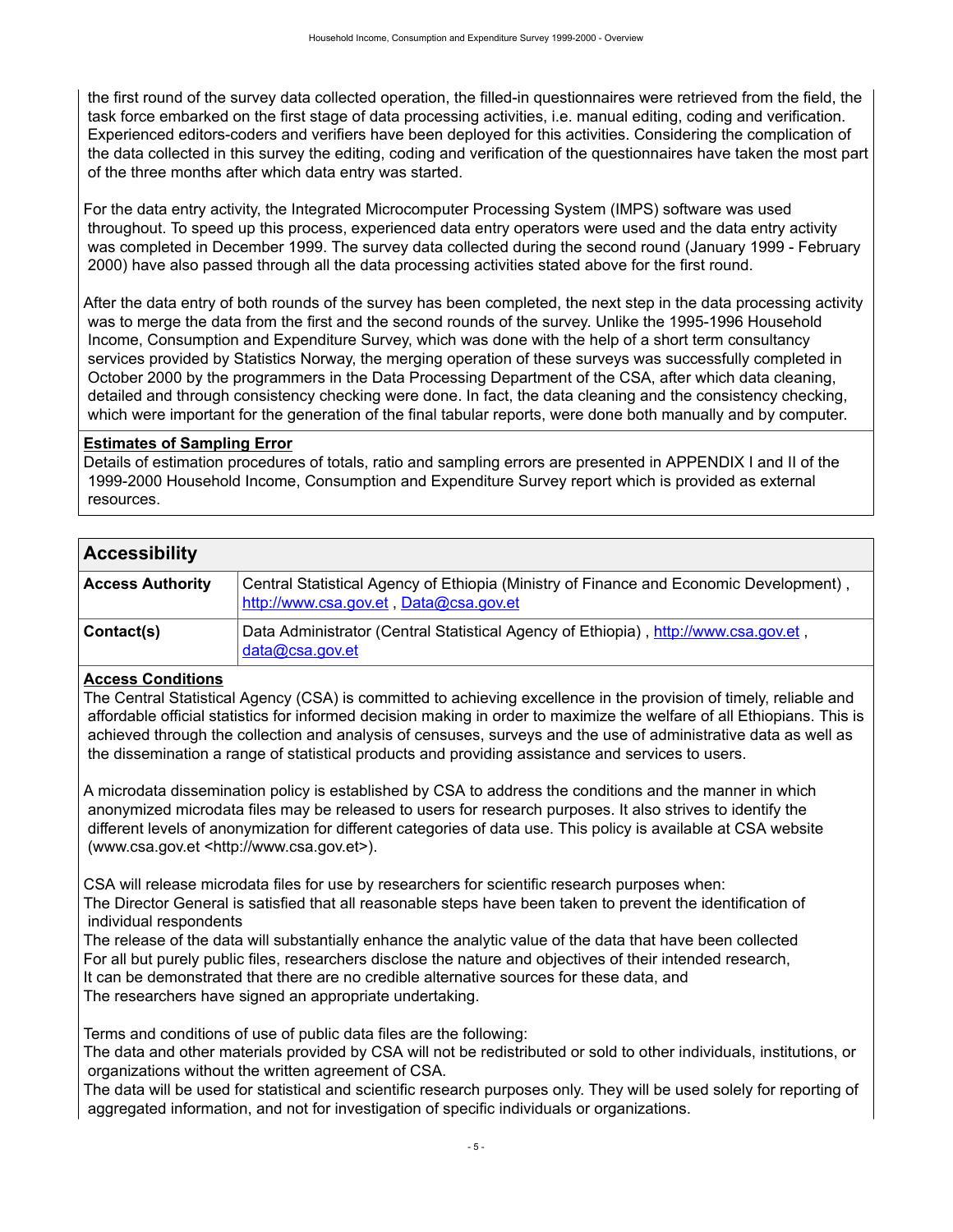No attempt will be made to re-identify respondents, and no use will be made of the identity of any person or establishment discovered inadvertently. Any such discovery would immediately be reported to the CSA. No attempt will be made to produce links among datasets provided by CSA, or among data from the CSA and other datasets that could identify individuals or organizations.

Any books, articles, conference papers, theses, dissertations, reports, or other publications that employ data obtained from CSA will cite the source of data in accordance with the Citation Requirement provided with each dataset.

An electronic copy of all reports and publications based on the requested data will be sent to CSA. The original collector of the data, CSA, and the relevant funding agencies bear no responsibility for use of the data or for interpretations or inferences based upon such uses.

### Cost Recovery Policy:

It is the policy of CSA to encourage broad use of its products by making them affordable for users. Accordingly, CSA attempts to ensure that the costs of creating anonymized microdata files are built-in to the survey budget. At the same time, CSA attempts to recover costs associated with the provisions of special services that benefit only a specific group. Information on the price of each dataset is available at CSA website (www.csa.gov.et <http://www.csa.gov.et>).

### **Citation Requirements**

The following statement must be used as citation:

 "Central Statistical Authority of Ethiopia (CSA). Household Income, Consumption and Expenditure Survey 1999-2000 (HICE 2000) "

### <span id="page-9-0"></span>**Rights & Disclaimer**

### **Disclaimer**

The user of the data acknowledges that the original collector of the data, the authorized distributor of the data, and the relevant funding agency bear no responsibility for use of the data or for interpretations or inferences based upon such uses.

**Copyright** (c) 2000, Central Statistical Agency of Ethiopia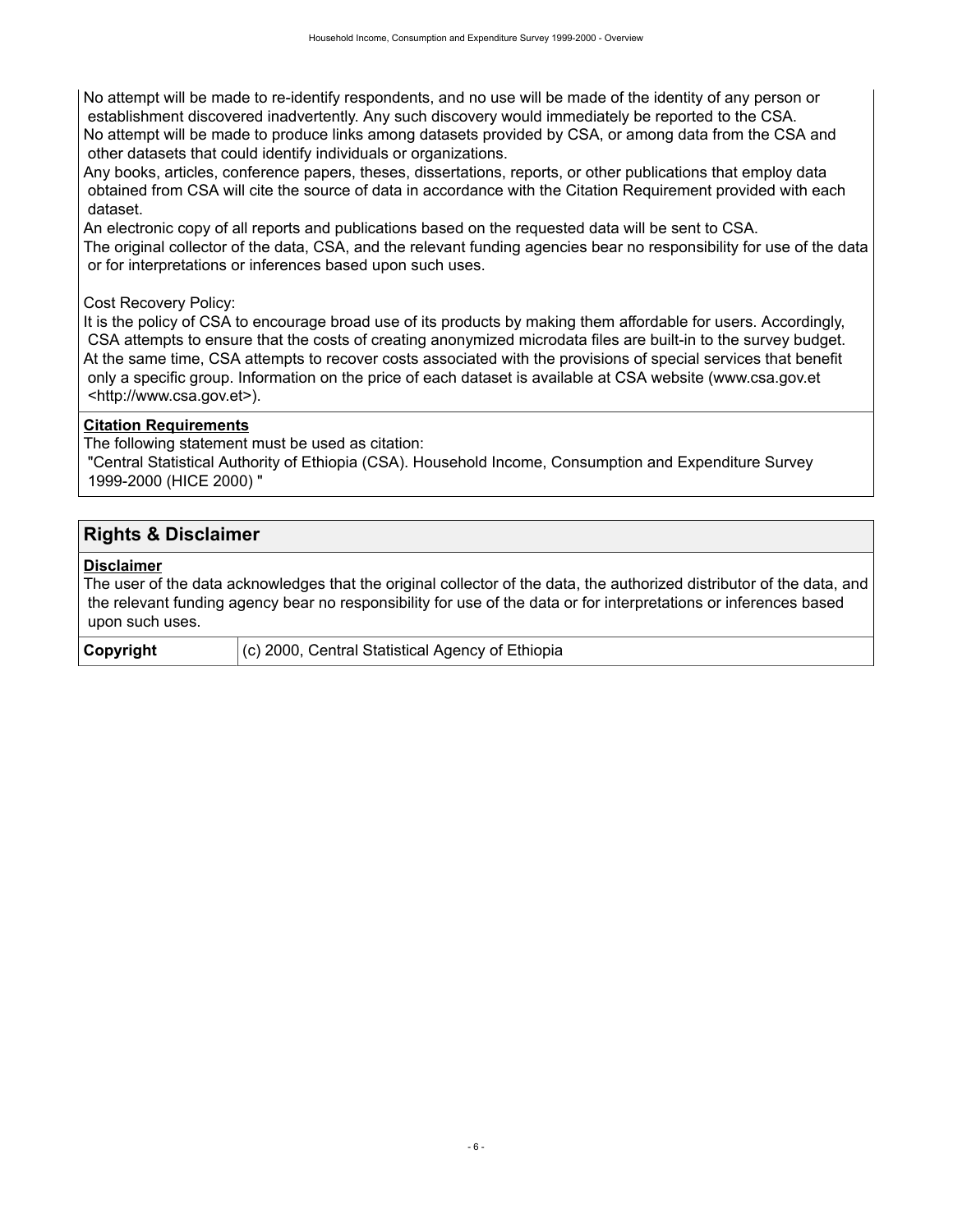# <span id="page-10-0"></span>**Files Description**

**Dataset contains 2 file(s)**

<span id="page-10-1"></span>

| Household characterstics data |       |  |  |
|-------------------------------|-------|--|--|
| # Cases                       | 82268 |  |  |
| $\#$ Variable(s)              | 25    |  |  |

### **File Content**

This dataset contains household characteristics and employment status information of the household members. The dataset is at individual level.

### **Producer**

Central Statistical Agency of Ethiopia

### **Version**

Version 1.1: In this version of the dataset nominal variables are labeled and available variable documentation information is given.

<span id="page-10-2"></span>

| Household consumption expenditure item data                                                                               |         |  |  |  |
|---------------------------------------------------------------------------------------------------------------------------|---------|--|--|--|
| # Cases                                                                                                                   | 1205438 |  |  |  |
| $\#$ Variable(s)                                                                                                          | 21      |  |  |  |
| ∣ File Content<br>This dataset contains household income, consumption and expenditure information at commodity level.     |         |  |  |  |
| <b>Producer</b><br>Central Statistical Agency of Ethiopia                                                                 |         |  |  |  |
| Version<br>Version 1.1: In this version of the dataset nominal variables are labeled and available variable documentation |         |  |  |  |

information is given.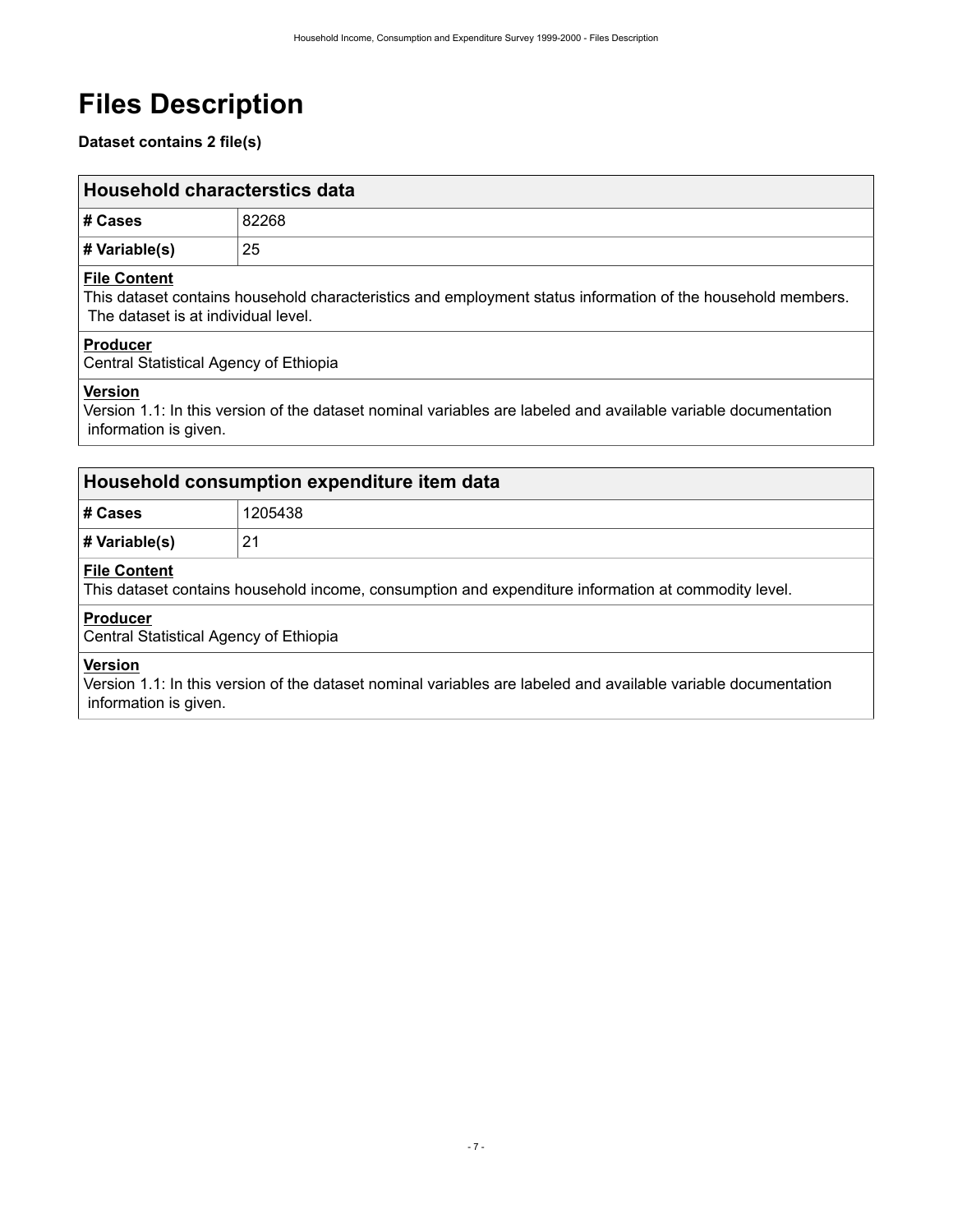# <span id="page-11-0"></span>**Variables List**

**Dataset contains 46 variable(s)**

<span id="page-11-1"></span>

|                | <b>File Household characterstics data</b> |                                                          |             |              |       |             |                                                                     |  |
|----------------|-------------------------------------------|----------------------------------------------------------|-------------|--------------|-------|-------------|---------------------------------------------------------------------|--|
| #              | <b>Name</b>                               | Label                                                    | <b>Type</b> | Format       | Valid | Invalid     | Question                                                            |  |
| $\mathbf{1}$   | idst                                      | Stratum                                                  | discrete    | numeric-1.0  | 82268 | $\mathbf 0$ | Stratum                                                             |  |
| 2              | killil                                    | Killil                                                   | discrete    | numeric-2.0  | 82268 | 0           | Killil                                                              |  |
| 3              | zone                                      | Zone                                                     | discrete    | numeric-2.0  | 82268 | $\Omega$    | Zone                                                                |  |
| 4              | wereda                                    | Wereda                                                   | discrete    | numeric-2.0  | 82268 | $\mathbf 0$ | Wereda                                                              |  |
| 5              | town                                      | Town                                                     | discrete    | numeric-1.0  | 82268 | $\Omega$    | Town                                                                |  |
| 6              | keft                                      | Kefetegna                                                | discrete    | numeric-2.0  | 82268 | $\mathbf 0$ | Kefetegna                                                           |  |
| $\overline{7}$ | kebele                                    | kebele/fa                                                | discrete    | numeric-3.0  | 82268 | $\mathbf 0$ | Kebele/FA                                                           |  |
| 8              | ea                                        | Ea                                                       | discrete    | numeric-2.0  | 82268 | $\mathbf 0$ | Enumeration area                                                    |  |
| 9              | id                                        | Identification from killil to<br>enumeration area (hhid) | discrete    | numeric-14.0 | 82268 | $\mathbf 0$ | Identification from killil to<br>enumeration area                   |  |
| 10             | srselhh                                   | Serial number of selected<br>households                  | continuous  | numeric-2.0  | 82268 | 0           | Identification from killil to<br>enumeration area                   |  |
| 11             | hhsize                                    | Household size                                           | continuous  | numeric-2.0  | 82268 | $\Omega$    | Household size                                                      |  |
| 12             | serialno                                  | Serial number for<br>household members                   | continuous  | numeric-2.0  | 82268 | $\mathbf 0$ | Serial number for household<br>members                              |  |
| 13             | relation                                  | Relationship to head of<br>household                     | discrete    | numeric-1.0  | 82268 | $\mathbf 0$ | Relationship to head of houeshold                                   |  |
| 14             | sex                                       | Sex                                                      | discrete    | numeric-1.0  | 82268 | $\Omega$    | Sex                                                                 |  |
| 15             | age                                       | Age                                                      | continuous  | numeric-2.0  | 82268 | $\mathbf 0$ | Age                                                                 |  |
| 16             | litracy                                   | Read and write                                           | discrete    | numeric-1.0  | 82268 | $\mathbf 0$ | Can (name) read and write?                                          |  |
| 17             | educleve                                  | <b>Educational status</b>                                | discrete    | numeric-2.0  | 82268 | $\mathbf 0$ | <b>Educational status</b>                                           |  |
| 18             | maritals                                  | <b>Marital status</b>                                    | discrete    | numeric-1.0  | 82268 | $\mathbf 0$ | Marital status                                                      |  |
| 19             | work                                      | Engaged in productive<br>work                            | discrete    | numeric-1.0  | 82268 | $\mathbf 0$ | Was (name) engaged in productive<br>work during the last 12 months? |  |
| 20             | reasnw                                    | Reason for not working                                   | discrete    | numeric-1.0  | 82268 | $\mathbf 0$ | Reason for not working                                              |  |
| 21             | employ                                    | Type of employment                                       | discrete    | numeric-1.0  | 82268 | $\mathbf 0$ | Type of employment                                                  |  |
| 22             | occup                                     | Occupation during the last<br>12 months                  | discrete    | numeric-2.0  | 82268 | $\mathbf 0$ | What was the main occupation<br>during the last 12 months?          |  |
| 23             | pubsectr                                  | Sector of public<br>employment                           | discrete    | numeric-2.0  | 82268 | $\mathbf 0$ | Sector of public employment                                         |  |
| 24             | wgt                                       | Household weight                                         | continuous  | numeric-7.2  | 82268 | $\mathbf 0$ | Household weight                                                    |  |
| 25             | <u>rate</u>                               | $183 - 185(2)$                                           | continuous  | numeric-4.2  | 82268 | $\Omega$    | Rate                                                                |  |

### <span id="page-11-2"></span>**File Household consumption expenditure item data # Name Label Type Format Valid Invalid Question** 1 **[idst](#page-22-3)** Stratum discrete numeric-2.0 1205438 0 Stratum 2 [killil](#page-22-4) Killil Constantine discrete numeric-2.0 1205438 0 Killil 3 **Zone Zone Zone Zone Zone Zone** *Zone* **Zone**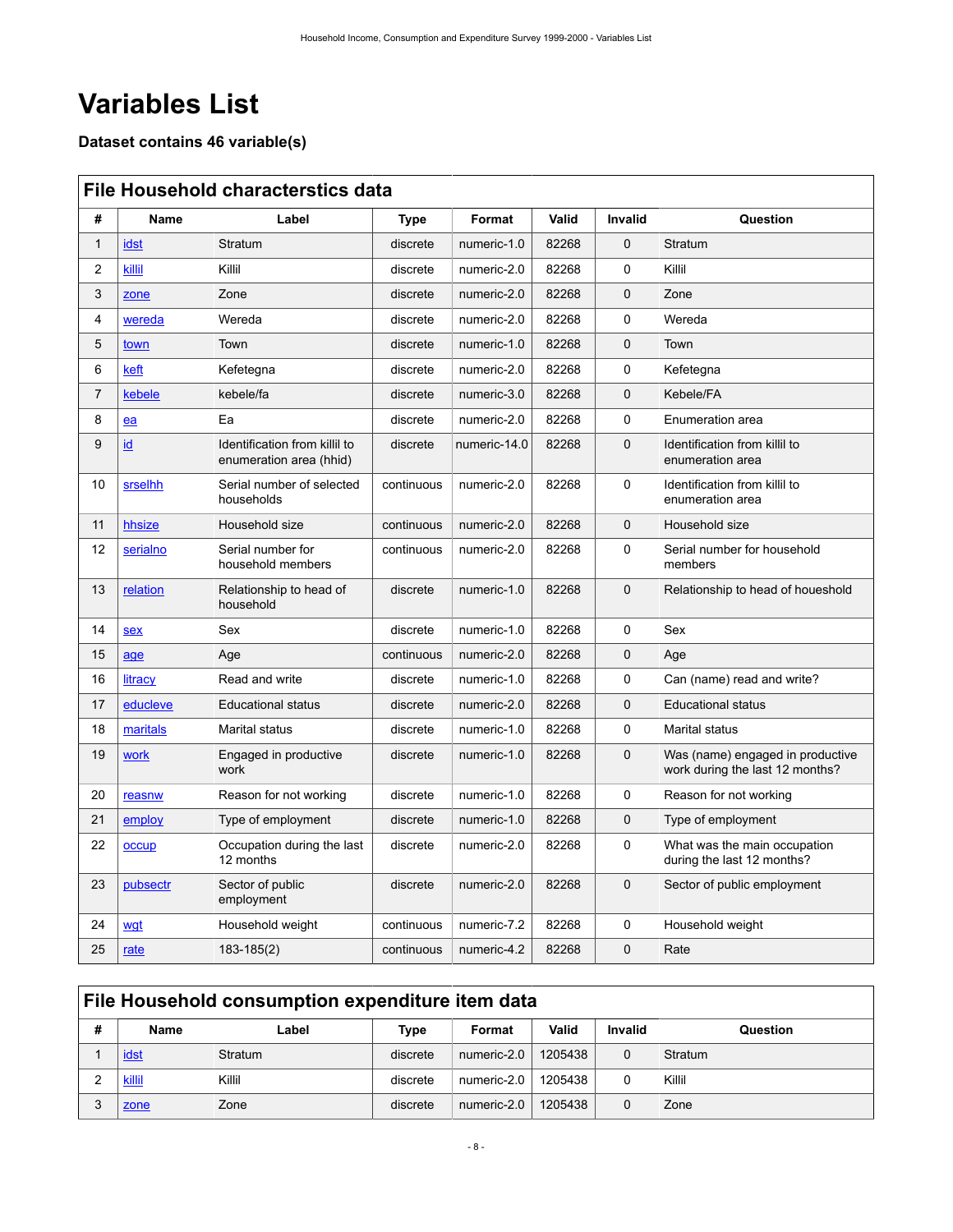|                | File Household consumption expenditure item data |                                                   |             |              |         |                |                                                   |  |
|----------------|--------------------------------------------------|---------------------------------------------------|-------------|--------------|---------|----------------|---------------------------------------------------|--|
| #              | <b>Name</b>                                      | Label                                             | <b>Type</b> | Format       | Valid   | <b>Invalid</b> | Question                                          |  |
| 4              | wereda                                           | Wereda                                            | discrete    | numeric-2.0  | 1205438 | 0              | Wereda                                            |  |
| 5              | town                                             | Town                                              | discrete    | numeric-1.0  | 1205438 | $\mathbf 0$    | Town                                              |  |
| 6              | keft                                             | Kefetegna                                         | discrete    | numeric-2.0  | 1205438 | 0              | Kefetegna                                         |  |
| $\overline{7}$ | kebele                                           | Kebele                                            | discrete    | numeric-3.0  | 1205438 | $\mathbf 0$    | Kebele/FA                                         |  |
| 8              | ea                                               | Enumeration area                                  | discrete    | numeric-2.0  | 1205438 | 0              | Enumeration area                                  |  |
| 9              | id                                               | Identification from killil to<br>enumeration area | discrete    | numeric-14.0 | 1205438 | $\mathbf 0$    | Identification from killil to<br>enumeration area |  |
| 10             | srselhh                                          | Serial number of selected<br>households           | continuous  | numeric-2.0  | 1205438 | $\Omega$       | Identification from killil to<br>enumeration area |  |
| 11             | item c                                           | Items of household<br>receipts and expenditures   | discrete    | numeric-5.0  | 1205438 | $\mathbf 0$    | Consumption expenditure item                      |  |
| 12             | type                                             | Expenditure type                                  | discrete    | numeric-1.0  | 1205438 | 0              | Expenditure type                                  |  |
| 13             | source                                           | Source                                            | discrete    | numeric-2.0  | 1205438 | $\mathbf 0$    | Expenditure source                                |  |
| 14             | unit                                             | Unit of measurement                               | discrete    | numeric-2.0  | 1205437 | 1              | Unit of measurement                               |  |
| 15             | expend                                           | Household consumption<br>expenditure              | continuous  | numeric-8.0  | 1205438 | $\mathbf 0$    | Value of household consumption<br>expenditure     |  |
| 16             | quant                                            | Quantity of item                                  | continuous  | numeric-7.0  | 1205438 | 0              | Quantity of item                                  |  |
| 17             | income                                           | Household income                                  | continuous  | numeric-8.0  | 1205438 | $\mathbf 0$    | Value of household income                         |  |
| 18             | reciept                                          | Household receipt                                 | continuous  | numeric-8.0  | 1205438 | 0              | Value of household receipt                        |  |
| 19             | payment                                          | Household payment                                 | continuous  | numeric-8.0  | 1205438 | $\Omega$       | Household payment                                 |  |
| 20             | wat                                              | Household weight                                  | continuous  | numeric-6.0  | 1205438 | 0              | Household weight                                  |  |
| 21             | cal                                              | Calorie                                           | continuous  | numeric-3.0  | 1205438 | 0              |                                                   |  |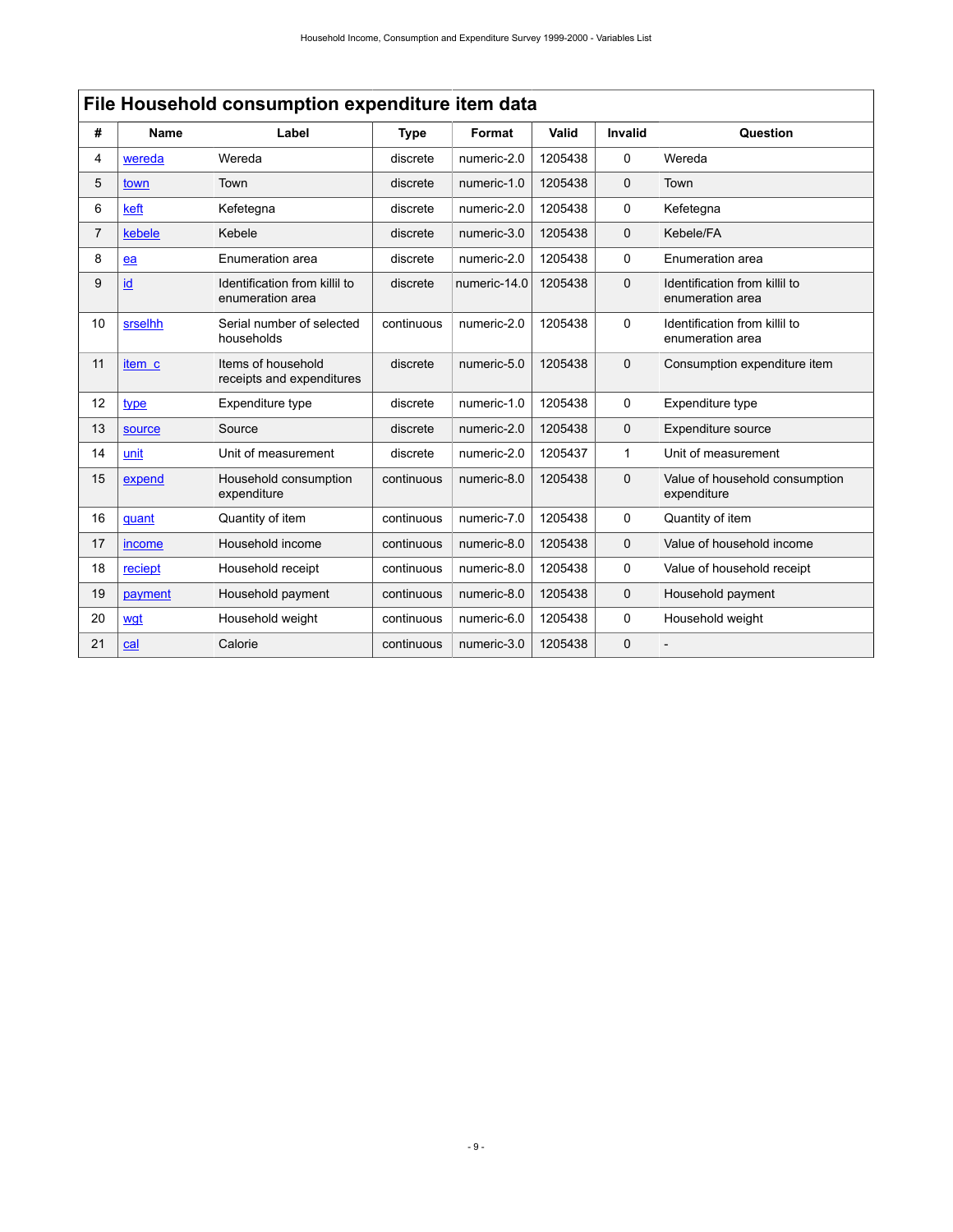# <span id="page-13-0"></span>**Variables Description**

**Dataset contains46 variable(s)**

### <span id="page-13-1"></span>**File Household characterstics data**

<span id="page-13-3"></span><span id="page-13-2"></span>

| #1 idst: Stratum                   |                   |                                                                                                                                                             |       |            |      |                       |
|------------------------------------|-------------------|-------------------------------------------------------------------------------------------------------------------------------------------------------------|-------|------------|------|-----------------------|
| <b>Information</b>                 |                   | [Type= discrete] [Format=numeric] [Range= 1-3] [Missing=*]                                                                                                  |       |            |      |                       |
| Statistics [NW/ W]                 |                   | [Valid=82268 /-] [Invalid=0 /-]                                                                                                                             |       |            |      |                       |
| <b>Literal question</b><br>Stratum |                   |                                                                                                                                                             |       |            |      |                       |
| Value                              | Label             |                                                                                                                                                             |       | Cases      |      | Percentage            |
| $\mathbf{1}$                       |                   |                                                                                                                                                             |       | 42810      |      | 52.0%                 |
| $\overline{2}$                     |                   |                                                                                                                                                             |       | 526        | 0.6% |                       |
| 3                                  |                   |                                                                                                                                                             |       | 38932      |      | 47.3%                 |
|                                    |                   | Warning: these figures indicate the number of cases found in the data file. They cannot be interpreted as summary statistics of the population of interest. |       |            |      |                       |
| #2 killil: Killil                  |                   |                                                                                                                                                             |       |            |      |                       |
| <b>Information</b>                 |                   | [Type= discrete] [Format=numeric] [Range= 1-15] [Missing=*]                                                                                                 |       |            |      |                       |
| Statistics [NW/ W]                 |                   | [Valid=82268 / 55954237.85 ] [Invalid=0 / 0 ]                                                                                                               |       |            |      |                       |
| <b>Literal question</b>            |                   | Killil                                                                                                                                                      |       |            |      |                       |
| Value                              | Label             |                                                                                                                                                             | Cases | Weighted   |      | Percentage (Weighted) |
| $\mathbf{1}$                       | Tigray            |                                                                                                                                                             | 5641  | 3616086.8  | 6.5% |                       |
| $\overline{2}$                     | Afar              |                                                                                                                                                             | 3584  | 250445.9   | 0.4% |                       |
| 3                                  | Amhara            |                                                                                                                                                             | 14631 | 14849410.2 |      | 26.5%                 |
| 4                                  | Oromia            |                                                                                                                                                             | 18229 | 21151579.3 |      | 37.8%                 |
| 5                                  | Somalie           |                                                                                                                                                             | 4296  | 642416.0   | 1.1% |                       |
| 6                                  | Benishangul-Gumuz |                                                                                                                                                             | 4142  | 658331.1   | 1.2% |                       |
| $\overline{7}$                     | <b>SNNPR</b>      |                                                                                                                                                             | 13306 | 12212792.3 |      | 21.8%                 |
| 12                                 | Gambela           |                                                                                                                                                             | 3364  | 146625.9   | 0.3% |                       |
| 13                                 | Harari            |                                                                                                                                                             | 3249  | 146153.0   | 0.3% |                       |
| 14                                 | Addis Ababa       |                                                                                                                                                             | 7823  | 2017549.9  | 3.6% |                       |
| 15                                 | Dire Dawa         |                                                                                                                                                             | 4003  | 262847.5   | 0.5% |                       |
|                                    |                   | Warning: these figures indicate the number of cases found in the data file. They cannot be interpreted as summary statistics of the population of interest. |       |            |      |                       |
| #3 zone: Zone                      |                   |                                                                                                                                                             |       |            |      |                       |
| <b>Information</b>                 |                   | [Type= discrete] [Format=numeric] [Range= 1-16] [Missing=*]                                                                                                 |       |            |      |                       |
| Statistics [NW/W]                  |                   | [Valid=82268 /-] [Invalid=0 /-]                                                                                                                             |       |            |      |                       |

<span id="page-13-4"></span>

| <b>Literal question</b> |       | Zone |       |      |            |       |
|-------------------------|-------|------|-------|------|------------|-------|
| Value                   | Label |      | Cases |      | Percentage |       |
| $\mathbf{1}$            |       |      | 18145 |      |            | 22.1% |
| $\overline{2}$          |       |      | 10863 |      | 13.2%      |       |
| $\mathbf{3}$            |       |      | 9107  |      | 11.1%      |       |
| $\overline{4}$          |       |      | 11863 |      | 14.4%      |       |
| $5\phantom{.0}$         |       |      | 7369  | 9.0% |            |       |
| 6                       |       |      | 4306  | 5.2% |            |       |
| $\overline{7}$          |       |      | 8113  | 9.9% |            |       |
| 8                       |       |      | 1989  | 2.4% |            |       |
| 9                       |       |      | 3877  | 4.7% |            |       |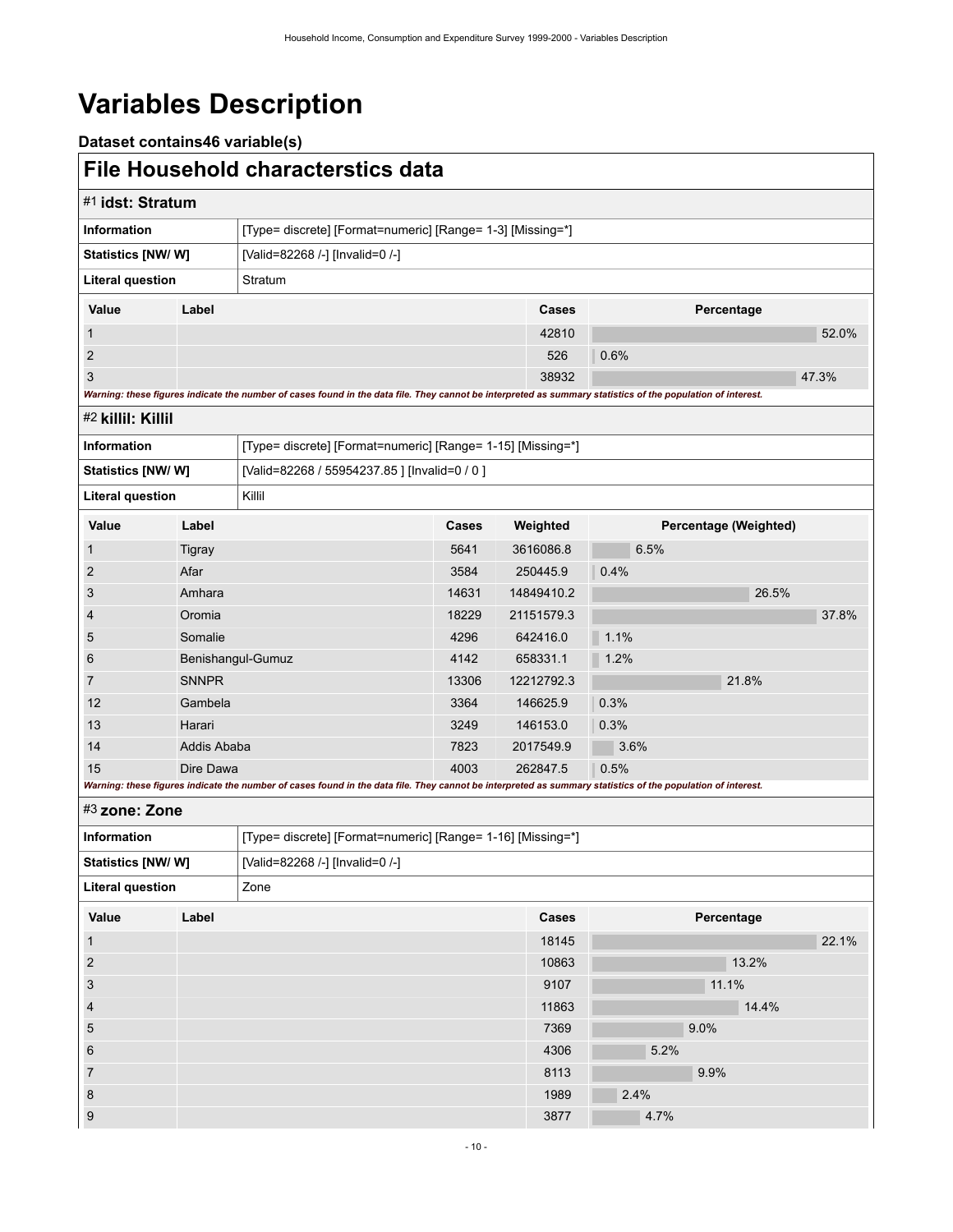|       | #3 zone: Zone                                                                                                                                               |       |            |  |  |  |
|-------|-------------------------------------------------------------------------------------------------------------------------------------------------------------|-------|------------|--|--|--|
| Value | Label                                                                                                                                                       | Cases | Percentage |  |  |  |
| 10    |                                                                                                                                                             | 1518  | 1.8%       |  |  |  |
| 11    |                                                                                                                                                             | 1699  | 2.1%       |  |  |  |
| 12    |                                                                                                                                                             | 1606  | 2.0%       |  |  |  |
| 13    |                                                                                                                                                             | 347   | 0.4%       |  |  |  |
| 14    |                                                                                                                                                             | 352   | 0.4%       |  |  |  |
| 15    |                                                                                                                                                             | 596   | 0.7%       |  |  |  |
| 16    |                                                                                                                                                             | 518   | 0.6%       |  |  |  |
|       | Warning: these figures indicate the number of cases found in the data file. They cannot be interpreted as summary statistics of the population of interest. |       |            |  |  |  |

### <span id="page-14-0"></span>#4 **wereda: Wereda**

| <b>Information</b> | [Type= discrete] [Format=numeric] [Range= 1-34] [Missing=*] |
|--------------------|-------------------------------------------------------------|
| Statistics [NW/W]  | [Valid=82268 /-] [Invalid=0 /-]                             |
| Literal question   | Wereda                                                      |
|                    |                                                             |

| Value            | Label | Cases | Percentage |
|------------------|-------|-------|------------|
| $\mathbf{1}$     |       | 11313 | 13.8%      |
| $\sqrt{2}$       |       | 9362  | 11.4%      |
| $\mathbf{3}$     |       | 10823 | 13.2%      |
| $\overline{4}$   |       | 8289  | 10.1%      |
| $\overline{5}$   |       | 7171  | 8.7%       |
| $\,6\,$          |       | 5396  | 6.6%       |
| $\overline{7}$   |       | 1823  | 2.2%       |
| $\bf 8$          |       | 2656  | 3.2%       |
| $\boldsymbol{9}$ |       | 2869  | 3.5%       |
| $10$             |       | 1895  | 2.3%       |
| 11               |       | 1655  | 2.0%       |
| $12$             |       | 885   | 1.1%       |
| 13               |       | 1331  | 1.6%       |
| 14               |       | 1393  | 1.7%       |
| 15               |       | 1114  | 1.4%       |
| $16\,$           |       | 849   | 1.0%       |
| $17$             |       | 1538  | 1.9%       |
| $18$             |       | 714   | 0.9%       |
| 19               |       | 3882  | 4.7%       |
| 20               |       | 472   | 0.6%       |
| 21               |       | 640   | 0.8%       |
| $22\,$           |       | 713   | 0.9%       |
| 23               |       | 874   | 1.1%       |
| 24               |       | 2106  | 2.6%       |
| 25               |       | 385   | 0.5%       |
| 26               |       | 603   | 0.7%       |
| $27\,$           |       | 505   | 0.6%       |
| 28               |       | 745   | $ 0.9\%$   |
| 31               |       | 46    | 0.1%       |
| 34               |       | 221   | 0.3%       |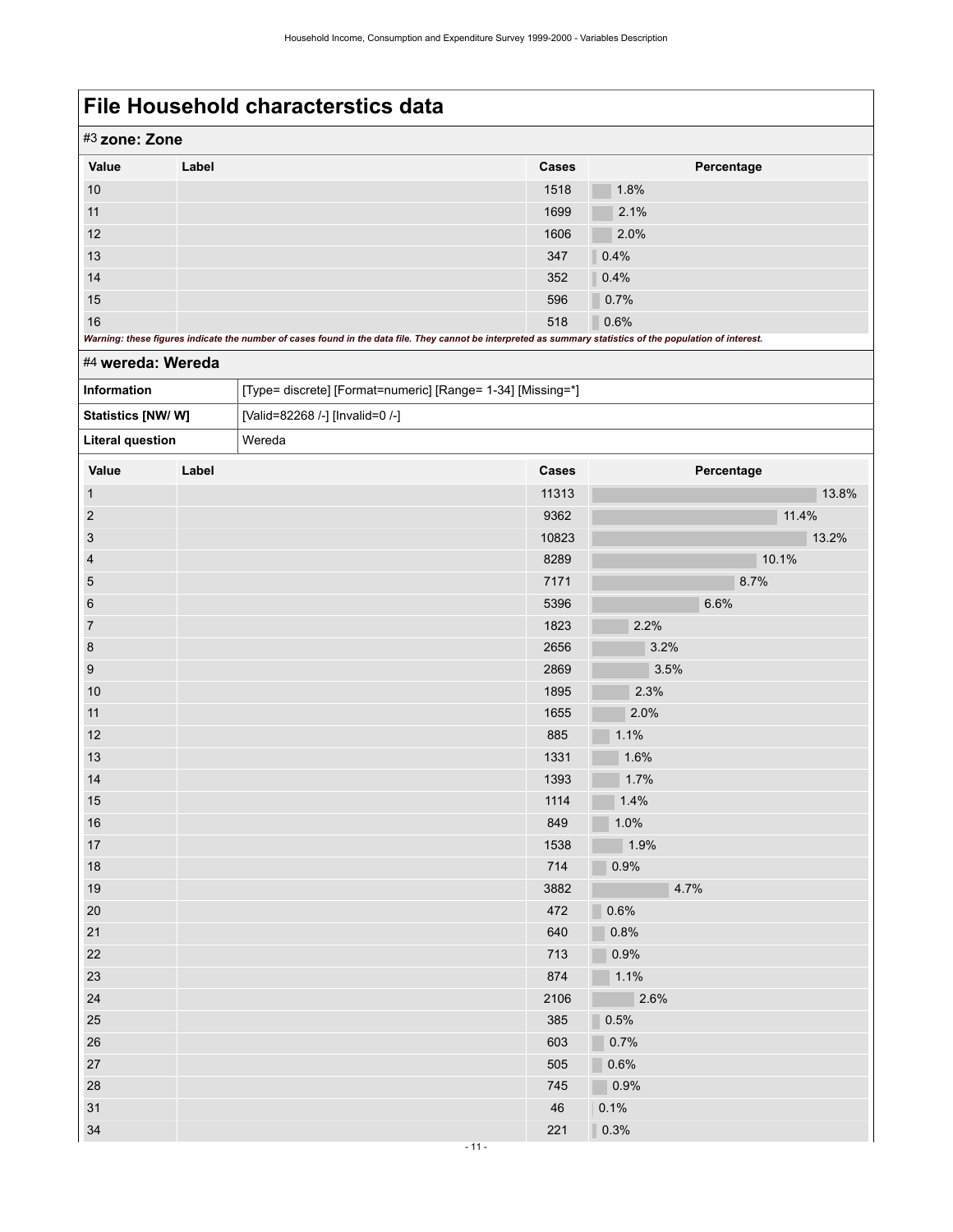### #4 **wereda: Wereda**

*Warning: these figures indicate the number of cases found in the data file. They cannot be interpreted as summary statistics of the population of interest.*

<span id="page-15-0"></span>

| #5 town: Town                                                |                                                                                                                                                             |      |              |            |       |  |
|--------------------------------------------------------------|-------------------------------------------------------------------------------------------------------------------------------------------------------------|------|--------------|------------|-------|--|
| <b>Information</b>                                           | [Type= discrete] [Format=numeric] [Range= 1-8] [Missing=*]                                                                                                  |      |              |            |       |  |
| <b>Statistics [NW/ W]</b><br>[Valid=82268 /-] [Invalid=0 /-] |                                                                                                                                                             |      |              |            |       |  |
| <b>Literal question</b>                                      |                                                                                                                                                             | Town |              |            |       |  |
| Value                                                        | Label                                                                                                                                                       |      | <b>Cases</b> | Percentage |       |  |
|                                                              |                                                                                                                                                             |      | 31764        | 38.6%      |       |  |
| $\overline{2}$                                               |                                                                                                                                                             |      | 4991         | 6.1%       |       |  |
| 3                                                            |                                                                                                                                                             |      | 128          | 0.2%       |       |  |
| 4                                                            |                                                                                                                                                             |      | 1947         | 2.4%       |       |  |
| 5                                                            |                                                                                                                                                             |      | 445          | 0.5%       |       |  |
| 7                                                            |                                                                                                                                                             |      | 183          | 0.2%       |       |  |
| 8                                                            |                                                                                                                                                             |      | 42810        |            | 52.0% |  |
|                                                              | Warning: these figures indicate the number of cases found in the data file. They cannot be interpreted as summary statistics of the population of interest. |      |              |            |       |  |

### <span id="page-15-1"></span>#6 **keft: Kefetegna**

| Information                                          |       | [Type= discrete] [Format=numeric] [Range= 1-88] [Missing=*] |       |            |
|------------------------------------------------------|-------|-------------------------------------------------------------|-------|------------|
| Statistics [NW/W]<br>[Valid=82268 /-] [Invalid=0 /-] |       |                                                             |       |            |
| <b>Literal question</b>                              |       | Kefetegna                                                   |       |            |
| Value                                                | Label |                                                             | Cases | Percentage |
| $\mathbf{1}$                                         |       |                                                             | 22117 | 26.9%      |
| $\sqrt{2}$                                           |       |                                                             | 6440  | 7.8%       |
| $\sqrt{3}$                                           |       |                                                             | 4615  | 5.6%       |
| $\overline{4}$                                       |       |                                                             | 989   | 1.2%       |
| $\overline{5}$                                       |       |                                                             | 225   | 0.3%       |
| $\,6\,$                                              |       |                                                             | 135   | 0.2%       |
| $\overline{7}$                                       |       |                                                             | 291   | 0.4%       |
| $\bf 8$                                              |       |                                                             | 291   | 0.4%       |
| $9\,$                                                |       |                                                             | 144   | 0.2%       |
| 10                                                   |       |                                                             | 141   | 0.2%       |
| 11                                                   |       |                                                             | 217   | 0.3%       |
| 12                                                   |       |                                                             | 165   | 0.2%       |
| 13                                                   |       |                                                             | 241   | 0.3%       |
| 14                                                   |       |                                                             | 214   | 0.3%       |
| 15                                                   |       |                                                             | 163   | 0.2%       |
| $16\,$                                               |       |                                                             | 215   | 0.3%       |
| 17                                                   |       |                                                             | 309   | 0.4%       |
| 18                                                   |       |                                                             | 260   | 0.3%       |
| 19                                                   |       |                                                             | 324   | 0.4%       |
| 20                                                   |       |                                                             | 237   | 0.3%       |
| 21                                                   |       |                                                             | 230   | 0.3%       |
| 22                                                   |       |                                                             | 168   | 0.2%       |
| 23                                                   |       |                                                             | 336   | 0.4%       |
| 24                                                   |       |                                                             | 397   | 0.5%       |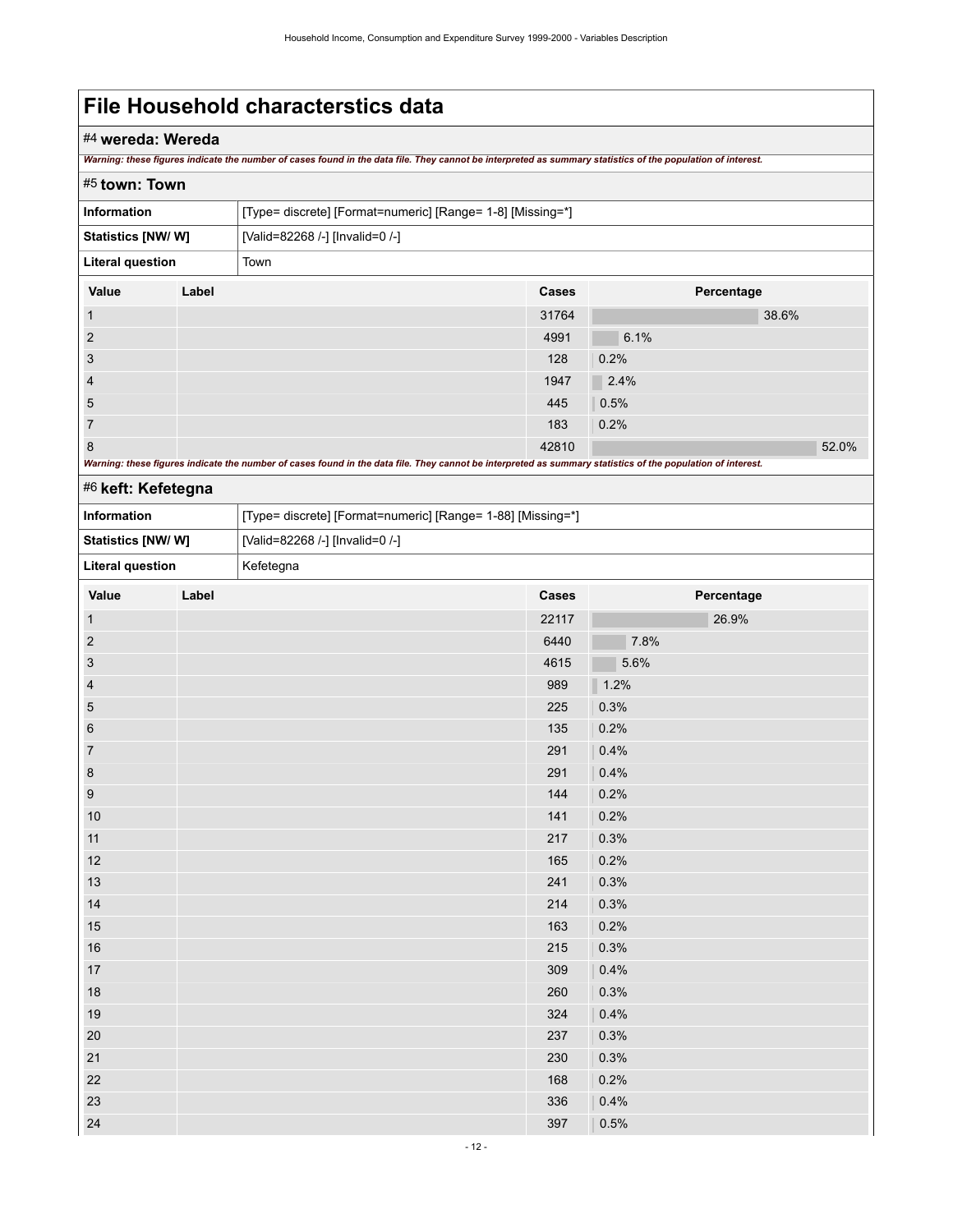| #6 keft: Kefetegna |                                                                                                                                                             |              |            |       |  |  |
|--------------------|-------------------------------------------------------------------------------------------------------------------------------------------------------------|--------------|------------|-------|--|--|
| Value              | Label                                                                                                                                                       | <b>Cases</b> | Percentage |       |  |  |
| 25                 |                                                                                                                                                             | 217          | 0.3%       |       |  |  |
| 26                 |                                                                                                                                                             | 162          | 0.2%       |       |  |  |
| 27                 |                                                                                                                                                             | 64           | 0.1%       |       |  |  |
| 28                 |                                                                                                                                                             | 151          | 0.2%       |       |  |  |
| 88                 |                                                                                                                                                             | 42810        |            | 52.0% |  |  |
|                    | Warning: these figures indicate the number of cases found in the data file. They cannot be interpreted as summary statistics of the population of interest. |              |            |       |  |  |

### <span id="page-16-0"></span>#7 **kebele: kebele/fa**

| <b>Information</b>                        | [Type= discrete] [Format=numeric] [Range= 1-111] [Missing=*] |  |
|-------------------------------------------|--------------------------------------------------------------|--|
| <b>Statistics [NW/W]</b>                  | [Valid=82268 /-] [Invalid=0 /-]                              |  |
| Literal question                          | Kebele/FA                                                    |  |
| Frequency table not shown (88 Modalities) |                                                              |  |

### <span id="page-16-1"></span>#8 **ea: Ea**

<span id="page-16-2"></span>

| Information             |       | [Type= discrete] [Format=numeric] [Range= 1-26] [Missing=*]                                                                                                 |       |            |       |  |  |
|-------------------------|-------|-------------------------------------------------------------------------------------------------------------------------------------------------------------|-------|------------|-------|--|--|
| Statistics [NW/W]       |       | [Valid=82268 /-] [Invalid=0 /-]                                                                                                                             |       |            |       |  |  |
| <b>Literal question</b> |       | Enumeration area                                                                                                                                            |       |            |       |  |  |
| Value                   | Label |                                                                                                                                                             | Cases | Percentage |       |  |  |
| $\mathbf{1}$            |       |                                                                                                                                                             | 30957 |            | 37.6% |  |  |
| $\overline{2}$          |       |                                                                                                                                                             | 18252 | 22.2%      |       |  |  |
| 3                       |       |                                                                                                                                                             | 10357 | 12.6%      |       |  |  |
| $\overline{4}$          |       |                                                                                                                                                             | 7662  | 9.3%       |       |  |  |
| 5                       |       |                                                                                                                                                             | 4514  | 5.5%       |       |  |  |
| $6\phantom{1}6$         |       |                                                                                                                                                             | 3200  | 3.9%       |       |  |  |
| $\overline{7}$          |       |                                                                                                                                                             | 1891  | 2.3%       |       |  |  |
| 8                       |       |                                                                                                                                                             | 1195  | 1.5%       |       |  |  |
| 9                       |       |                                                                                                                                                             | 1006  | 1.2%       |       |  |  |
| 10                      |       |                                                                                                                                                             | 842   | 1.0%       |       |  |  |
| 11                      |       |                                                                                                                                                             | 520   | 0.6%       |       |  |  |
| 12                      |       |                                                                                                                                                             | 416   | 0.5%       |       |  |  |
| 13                      |       |                                                                                                                                                             | 148   | 0.2%       |       |  |  |
| 14                      |       |                                                                                                                                                             | 360   | 0.4%       |       |  |  |
| 15                      |       |                                                                                                                                                             | 242   | 0.3%       |       |  |  |
| 16                      |       |                                                                                                                                                             | 174   | 0.2%       |       |  |  |
| 18                      |       |                                                                                                                                                             | 82    | 0.1%       |       |  |  |
| 19                      |       |                                                                                                                                                             | 75    | 0.1%       |       |  |  |
| 21                      |       |                                                                                                                                                             | 166   | 0.2%       |       |  |  |
| 24                      |       |                                                                                                                                                             | 55    | 0.1%       |       |  |  |
| 25                      |       |                                                                                                                                                             | 80    | 0.1%       |       |  |  |
| 26                      |       |                                                                                                                                                             | 74    | 0.1%       |       |  |  |
|                         |       | Warning: these figures indicate the number of cases found in the data file. They cannot be interpreted as summary statistics of the population of interest. |       |            |       |  |  |
|                         |       | #9 id: Identification from killil to enumeration area (hhid)                                                                                                |       |            |       |  |  |
| Information             |       | [Type= discrete] [Format=numeric] [Range= 1010188801305-15010288802801] [Missing=*]                                                                         |       |            |       |  |  |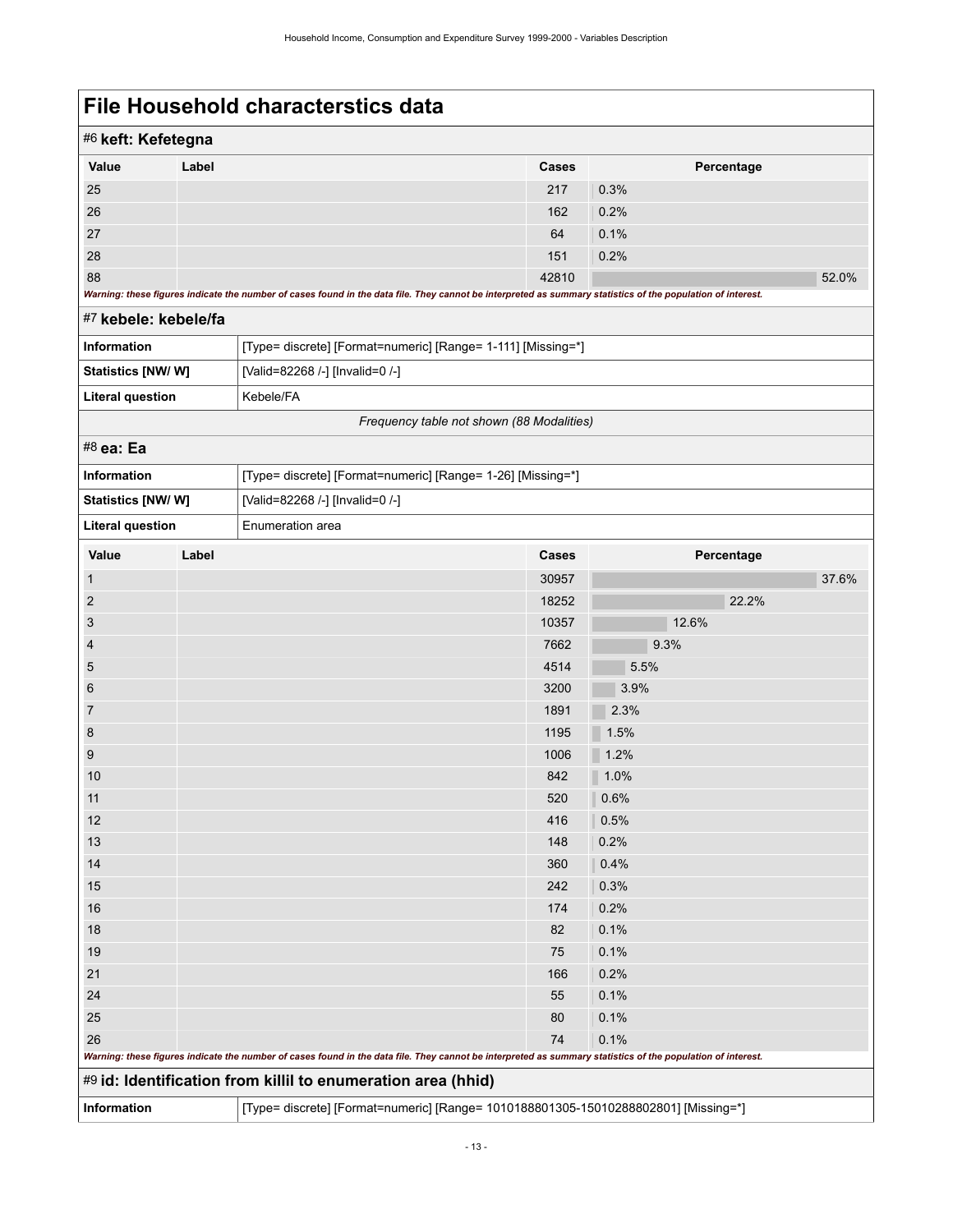<span id="page-17-5"></span><span id="page-17-4"></span><span id="page-17-3"></span><span id="page-17-2"></span><span id="page-17-1"></span><span id="page-17-0"></span>

|                                                                                  | File Household characterstics data |                                                                                                                                                             |                                                |            |                                                                                                |       |  |
|----------------------------------------------------------------------------------|------------------------------------|-------------------------------------------------------------------------------------------------------------------------------------------------------------|------------------------------------------------|------------|------------------------------------------------------------------------------------------------|-------|--|
|                                                                                  |                                    | #9 id: Identification from killil to enumeration area (hhid)                                                                                                |                                                |            |                                                                                                |       |  |
| Statistics [NW/W]                                                                |                                    | [Valid=82268 / 55954237.85 ] [Invalid=0 / 0 ]                                                                                                               |                                                |            |                                                                                                |       |  |
| <b>Literal question</b>                                                          |                                    | Identification from killil to enumeration area                                                                                                              |                                                |            |                                                                                                |       |  |
|                                                                                  |                                    | #10 srselhh: Serial number of selected households                                                                                                           |                                                |            |                                                                                                |       |  |
| <b>Information</b>                                                               |                                    | [Type= continuous] [Format=numeric] [Range= 1-99] [Missing=*]                                                                                               |                                                |            |                                                                                                |       |  |
| <b>Statistics [NW/ W]</b>                                                        |                                    | [Valid=82268 /-] [Invalid=0 /-]                                                                                                                             |                                                |            |                                                                                                |       |  |
| <b>Literal question</b>                                                          |                                    |                                                                                                                                                             | Identification from killil to enumeration area |            |                                                                                                |       |  |
| #11 hhsize: Household size                                                       |                                    |                                                                                                                                                             |                                                |            |                                                                                                |       |  |
| <b>Information</b>                                                               |                                    | [Type= continuous] [Format=numeric] [Range= 1-19] [Missing=*]                                                                                               |                                                |            |                                                                                                |       |  |
| Statistics [NW/W]                                                                |                                    | [Valid=82268 / 55954237.85 ] [Invalid=0 / 0 ] [Mean=5.943 / 5.915 ] [StdDev=2.495 / 2.291 ]                                                                 |                                                |            |                                                                                                |       |  |
| <b>Literal question</b>                                                          |                                    | Household size                                                                                                                                              |                                                |            |                                                                                                |       |  |
|                                                                                  |                                    | #12 serialno: Serial number for household members                                                                                                           |                                                |            |                                                                                                |       |  |
| <b>Information</b>                                                               |                                    | [Type= continuous] [Format=numeric] [Range= 1-18] [Missing=*]                                                                                               |                                                |            |                                                                                                |       |  |
| Statistics [NW/W]                                                                |                                    | [Valid=82268 /-] [Invalid=0 /-]                                                                                                                             |                                                |            |                                                                                                |       |  |
| <b>Literal question</b>                                                          |                                    | Serial number for household members                                                                                                                         |                                                |            |                                                                                                |       |  |
|                                                                                  |                                    | #13 relation: Relationship to head of household                                                                                                             |                                                |            |                                                                                                |       |  |
| <b>Information</b><br>[Type= discrete] [Format=numeric] [Range= 0-8] [Missing=*] |                                    |                                                                                                                                                             |                                                |            |                                                                                                |       |  |
| Statistics [NW/W]                                                                |                                    | [Valid=82268 / 55954237.85 ] [Invalid=0 / 0 ]                                                                                                               |                                                |            |                                                                                                |       |  |
| <b>Literal question</b>                                                          |                                    | Relationship to head of houeshold                                                                                                                           |                                                |            |                                                                                                |       |  |
| Value                                                                            | Label                              |                                                                                                                                                             | <b>Cases</b>                                   | Weighted   | Percentage (Weighted)                                                                          |       |  |
| 0                                                                                | Head                               |                                                                                                                                                             | 17334                                          | 11464682.2 | 20.5%                                                                                          |       |  |
|                                                                                  | Spouse                             |                                                                                                                                                             | 10850                                          | 8056484.6  | 14.4%                                                                                          |       |  |
| 2                                                                                |                                    | Son/daughter of head and spouse                                                                                                                             | 29763                                          | 22737816.9 |                                                                                                | 40.6% |  |
| 3                                                                                |                                    | Son/daughter of head                                                                                                                                        | 11915                                          | 7133911.8  | 12.7%                                                                                          |       |  |
| 4                                                                                |                                    | Son/daughter of spouse                                                                                                                                      | 671                                            | 465513.8   | 0.8%                                                                                           |       |  |
| 5                                                                                |                                    | Mother/Father of head and spouse                                                                                                                            | 897                                            | 572345.9   | 1.0%                                                                                           |       |  |
| 6                                                                                |                                    | Brother/sister of head and spouse                                                                                                                           | 2383                                           | 1047941.7  | 1.9%                                                                                           |       |  |
| 7                                                                                | Other relatives                    |                                                                                                                                                             | 6497                                           | 3667047.8  | 6.6%                                                                                           |       |  |
| 8                                                                                | Non-relatives                      |                                                                                                                                                             | 1958                                           | 808493.1   | 1.4%                                                                                           |       |  |
|                                                                                  |                                    | Warning: these figures indicate the number of cases found in the data file. They cannot be interpreted as summary statistics of the population of interest. |                                                |            |                                                                                                |       |  |
| #14 sex: Sex                                                                     |                                    |                                                                                                                                                             |                                                |            |                                                                                                |       |  |
| <b>Information</b>                                                               |                                    | [Type= discrete] [Format=numeric] [Range= 1-2] [Missing=*]                                                                                                  |                                                |            |                                                                                                |       |  |
| Statistics [NW/W]                                                                |                                    | [Valid=82268 / 55954237.85 ] [Invalid=0 / 0 ]                                                                                                               |                                                |            |                                                                                                |       |  |
| <b>Literal question</b>                                                          |                                    | Sex                                                                                                                                                         |                                                |            |                                                                                                |       |  |
| Value                                                                            | Label                              | Weighted<br>Percentage (Weighted)<br>Cases                                                                                                                  |                                                |            |                                                                                                |       |  |
| 1                                                                                | Male                               |                                                                                                                                                             | 39038                                          | 27494586.6 |                                                                                                | 49.1% |  |
| 2                                                                                | Female                             |                                                                                                                                                             | 43230                                          | 28459651.3 |                                                                                                | 50.9% |  |
|                                                                                  |                                    | Warning: these figures indicate the number of cases found in the data file. They cannot be interpreted as summary statistics of the population of interest. |                                                |            |                                                                                                |       |  |
| <sup>#15</sup> age: Age                                                          |                                    |                                                                                                                                                             |                                                |            |                                                                                                |       |  |
| <b>Information</b>                                                               |                                    | [Type= continuous] [Format=numeric] [Range= 0-99] [Missing=*]                                                                                               |                                                |            |                                                                                                |       |  |
| Statistics [NW/W]                                                                |                                    |                                                                                                                                                             |                                                |            | [Valid=82268 / 55954237.85] [Invalid=0 / 0 ] [Mean=22.107 / 21.205 ] [StdDev=17.994 / 18.318 ] |       |  |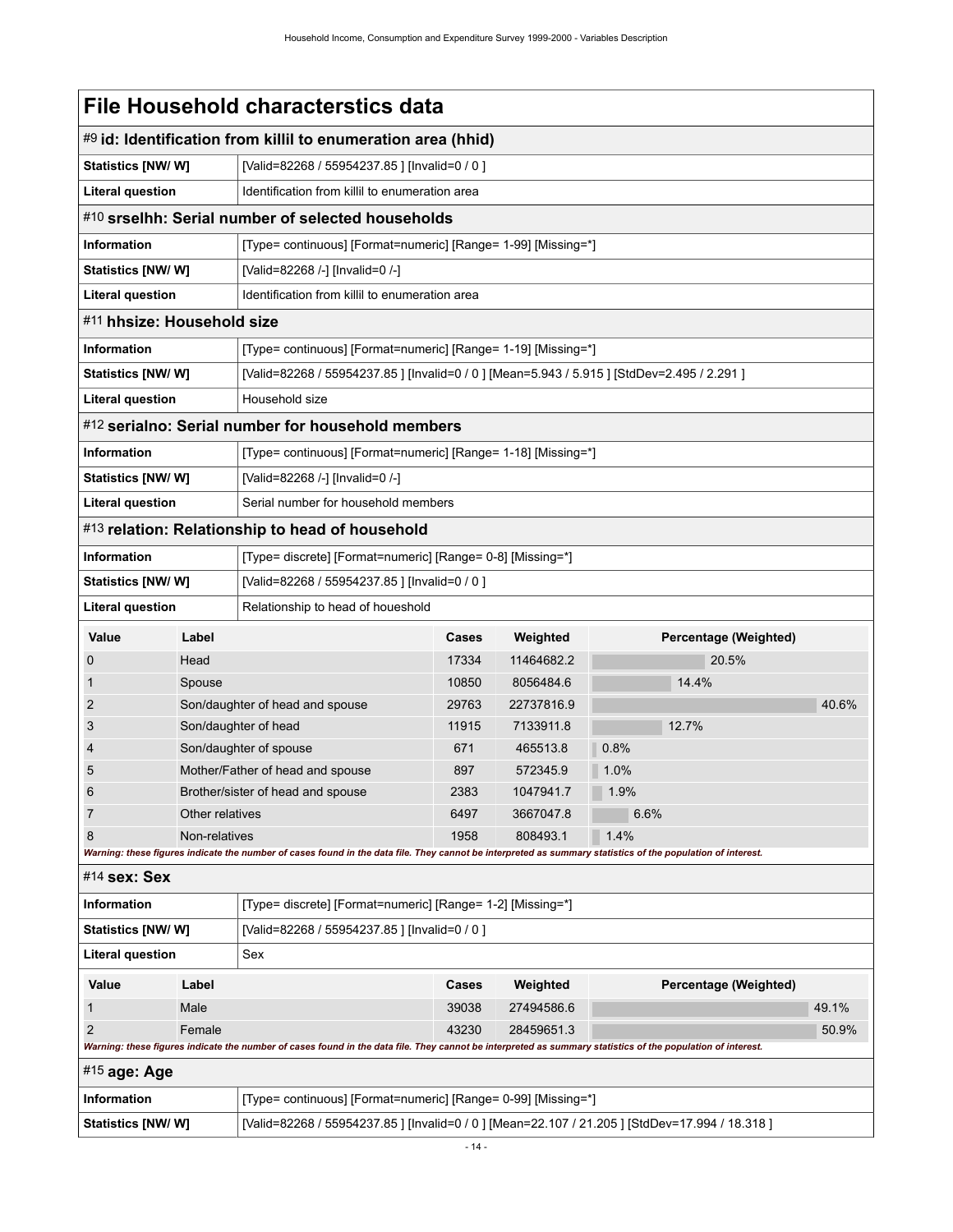<span id="page-18-1"></span><span id="page-18-0"></span>

|                                                                                   |                    | File Household characterstics data                                                                                                                          |       |            |                       |       |
|-----------------------------------------------------------------------------------|--------------------|-------------------------------------------------------------------------------------------------------------------------------------------------------------|-------|------------|-----------------------|-------|
| $#15$ age: Age                                                                    |                    |                                                                                                                                                             |       |            |                       |       |
| <b>Literal question</b>                                                           |                    | Age                                                                                                                                                         |       |            |                       |       |
| #16 litracy: Read and write                                                       |                    |                                                                                                                                                             |       |            |                       |       |
| <b>Information</b>                                                                |                    | [Type= discrete] [Format=numeric] [Range= 0-9] [Missing=*]                                                                                                  |       |            |                       |       |
| <b>Statistics [NW/W]</b>                                                          |                    | [Valid=82268 / 55954237.85 ] [Invalid=0 / 0 ]                                                                                                               |       |            |                       |       |
| <b>Universe</b>                                                                   |                    | For members aged 5 years and above                                                                                                                          |       |            |                       |       |
| <b>Literal question</b>                                                           |                    | Can (name) read and write?                                                                                                                                  |       |            |                       |       |
| Value                                                                             | Label              |                                                                                                                                                             | Cases | Weighted   | Percentage (Weighted) |       |
| 0                                                                                 |                    |                                                                                                                                                             | 11545 | 9387538.2  | 16.8%                 |       |
| 1                                                                                 | Yes                |                                                                                                                                                             | 30596 | 11954575.4 | 21.4%                 |       |
| 2                                                                                 | <b>No</b>          |                                                                                                                                                             | 39837 | 34402309.0 |                       | 61.5% |
| 9                                                                                 | <b>Not Stated</b>  |                                                                                                                                                             | 290   | 209815.3   | 0.4%                  |       |
|                                                                                   |                    | Warning: these figures indicate the number of cases found in the data file. They cannot be interpreted as summary statistics of the population of interest. |       |            |                       |       |
| #17 educleve: Educational status                                                  |                    |                                                                                                                                                             |       |            |                       |       |
| <b>Information</b><br>[Type= discrete] [Format=numeric] [Range= 0-99] [Missing=*] |                    |                                                                                                                                                             |       |            |                       |       |
| [Valid=82268 / 55954237.85 ] [Invalid=0 / 0 ]<br>Statistics [NW/W]                |                    |                                                                                                                                                             |       |            |                       |       |
| <b>Universe</b><br>For members aged 5 years and above                             |                    |                                                                                                                                                             |       |            |                       |       |
| <b>Literal question</b><br><b>Educational status</b>                              |                    |                                                                                                                                                             |       |            |                       |       |
| Value                                                                             | Label              |                                                                                                                                                             | Cases | Weighted   | Percentage (Weighted) |       |
| 0                                                                                 |                    |                                                                                                                                                             | 51343 | 43884768.8 |                       | 78.4% |
| 1                                                                                 | No Level completed |                                                                                                                                                             | 2108  | 1316281.9  | 2.4%                  |       |
| 2                                                                                 | Grade 1-3          |                                                                                                                                                             | 7434  | 4084729.1  | 7.3%                  |       |
| 3                                                                                 | Grade 4-6          |                                                                                                                                                             | 7903  | 3231945.9  | 5.8%                  |       |
| 4                                                                                 | Grade 7-8          |                                                                                                                                                             | 4826  | 1375338.8  | 2.5%                  |       |
| 5                                                                                 | Grade 9-12         |                                                                                                                                                             | 3666  | 851341.6   | 1.5%                  |       |
| 6                                                                                 | Grade 12           |                                                                                                                                                             | 3194  | 693384.5   | 1.2%                  |       |
| 7                                                                                 | Certificate        |                                                                                                                                                             | 752   | 207448.9   | 0.4%                  |       |
| 8                                                                                 |                    | Diploma Not Completed                                                                                                                                       | 99    | 26593.9    | 0.0%                  |       |
| 9                                                                                 |                    | Degree Not Completed                                                                                                                                        | 37    | 9936.4     | 0.0%                  |       |
| 10                                                                                | Diploma            |                                                                                                                                                             | 442   | 86223.6    | 0.2%                  |       |
| 11                                                                                | Degree             |                                                                                                                                                             | 209   | 38201.1    | 0.1%                  |       |
| 12                                                                                | Post Graduate      |                                                                                                                                                             | 38    | 10006.1    | 0.0%                  |       |
| 88                                                                                |                    |                                                                                                                                                             | 1     | 425.4      | 0.0%                  |       |
| 99                                                                                | <b>Not Stated</b>  |                                                                                                                                                             | 216   | 137611.8   | 0.2%                  |       |
|                                                                                   |                    | Warning: these figures indicate the number of cases found in the data file. They cannot be interpreted as summary statistics of the population of interest. |       |            |                       |       |
| #18 maritals: Marital status                                                      |                    |                                                                                                                                                             |       |            |                       |       |
| Information                                                                       |                    | [Type= discrete] [Format=numeric] [Range= 0-9] [Missing=*]                                                                                                  |       |            |                       |       |
| Statistics [NW/W]<br>[Valid=82268 / 55954237.85 ] [Invalid=0 / 0 ]                |                    |                                                                                                                                                             |       |            |                       |       |

<span id="page-18-2"></span>

| <b>Universe</b>  |       | For members aged 19 years and above |              |            |                       |       |
|------------------|-------|-------------------------------------|--------------|------------|-----------------------|-------|
| Literal question |       | Marital status                      |              |            |                       |       |
| Value            | Label |                                     | <b>Cases</b> | Weighted   | Percentage (Weighted) |       |
| $\mathbf 0$      |       |                                     | 23624        | 18653381.0 |                       | 33.3% |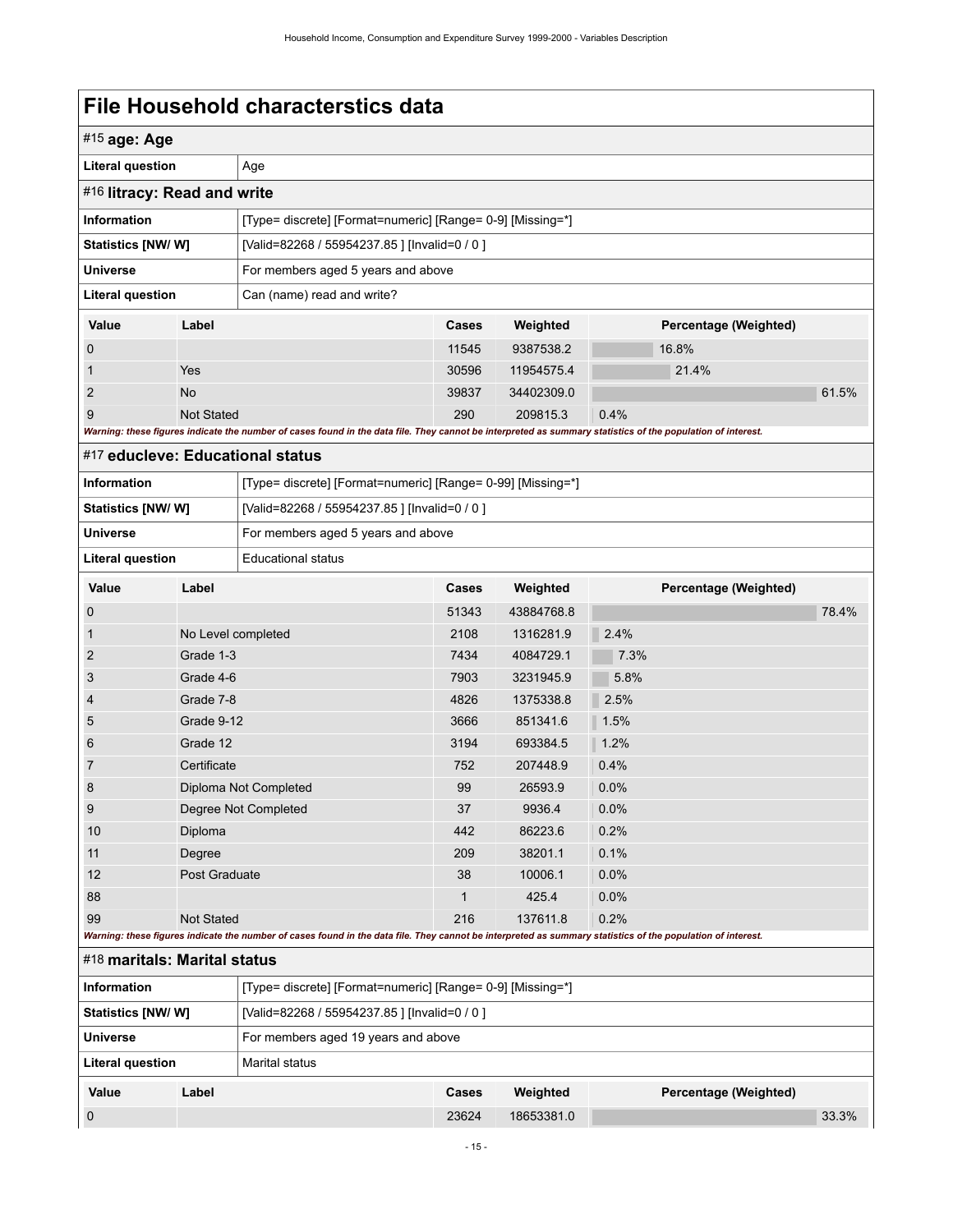<span id="page-19-2"></span><span id="page-19-1"></span><span id="page-19-0"></span>

| #18 maritals: Marital status   |                     |                                                                                                                                                             |              |            |                       |       |
|--------------------------------|---------------------|-------------------------------------------------------------------------------------------------------------------------------------------------------------|--------------|------------|-----------------------|-------|
| Value                          | Label               |                                                                                                                                                             | Cases        | Weighted   | Percentage (Weighted) |       |
| 1                              | Never married       |                                                                                                                                                             | 27514        | 15482796.6 | 27.7%                 |       |
| $\overline{2}$                 | Married             |                                                                                                                                                             | 23977        | 17692355.5 |                       | 31.6% |
| 3                              | Widowed             |                                                                                                                                                             | 3751         | 2136492.9  | 3.8%                  |       |
| $\overline{4}$                 | Divorced            |                                                                                                                                                             | 2530         | 1511618.7  | 2.7%                  |       |
| 5                              | Separated           |                                                                                                                                                             | 787          | 435340.4   | 0.8%                  |       |
| 9                              | <b>Not Stated</b>   |                                                                                                                                                             | 85           | 42252.8    | 0.1%                  |       |
|                                |                     | Warning: these figures indicate the number of cases found in the data file. They cannot be interpreted as summary statistics of the population of interest. |              |            |                       |       |
|                                |                     | #19 work: Engaged in productive work                                                                                                                        |              |            |                       |       |
| <b>Information</b>             |                     | [Type= discrete] [Format=numeric] [Range= 0-9] [Missing=*]                                                                                                  |              |            |                       |       |
| Statistics [NW/W]              |                     | [Valid=82268 / 55954237.85 ] [Invalid=0 / 0 ]                                                                                                               |              |            |                       |       |
| <b>Universe</b>                |                     | For members aged 19 years and above                                                                                                                         |              |            |                       |       |
| <b>Literal question</b>        |                     | Was (name) engaged in productive work during the last 12 months?                                                                                            |              |            |                       |       |
| <b>Value</b>                   | Label               |                                                                                                                                                             | Cases        | Weighted   | Percentage (Weighted) |       |
| $\mathbf 0$                    |                     |                                                                                                                                                             | 23672        | 18687129.5 | 33.4%                 |       |
| 1                              | Yes                 |                                                                                                                                                             | 30746        | 23287957.1 |                       | 41.6% |
| $\overline{2}$                 | <b>No</b>           |                                                                                                                                                             | 27796        | 13954820.5 | 24.9%                 |       |
| 3                              |                     |                                                                                                                                                             | 1            | 1073.7     | 0.0%                  |       |
| 5                              |                     |                                                                                                                                                             | 1            | 28.5       | 0.0%                  |       |
| 6                              |                     |                                                                                                                                                             | $\mathbf{1}$ | 28.5       | 0.0%                  |       |
| 9                              | <b>Not Stated</b>   |                                                                                                                                                             | 51           | 23200.2    | 0.0%                  |       |
|                                |                     | Warning: these figures indicate the number of cases found in the data file. They cannot be interpreted as summary statistics of the population of interest. |              |            |                       |       |
|                                |                     | #20 reasnw: Reason for not working                                                                                                                          |              |            |                       |       |
| <b>Information</b>             |                     | [Type= discrete] [Format=numeric] [Range= 0-9] [Missing=*]                                                                                                  |              |            |                       |       |
| Statistics [NW/ W]             |                     | [Valid=82268 / 55954237.85 ] [Invalid=0 / 0 ]                                                                                                               |              |            |                       |       |
| <b>Universe</b>                |                     | For members aged 19 years and above                                                                                                                         |              |            |                       |       |
| <b>Pre-question</b>            |                     | If 'No' in column 20                                                                                                                                        |              |            |                       |       |
| <b>Literal question</b>        |                     | Reason for not working                                                                                                                                      |              |            |                       |       |
| Value                          | Label               |                                                                                                                                                             | Cases        | Weighted   | Percentage (Weighted) |       |
| $\boldsymbol{0}$               |                     |                                                                                                                                                             | 54429        | 41977110.0 |                       | 75.0% |
| 1                              | Unemployed          |                                                                                                                                                             | 2181         | 446019.5   | 0.8%                  |       |
| $\overline{2}$                 | Student             |                                                                                                                                                             | 12656        | 4850717.1  | 8.7%                  |       |
| 3                              | Domestic Service    |                                                                                                                                                             | 8909         | 6335896.8  | 11.3%                 |       |
| $\overline{4}$                 | Pension             |                                                                                                                                                             | 691          | 160034.6   | 0.3%                  |       |
| 5                              | Too Old             |                                                                                                                                                             | 1512         | 868814.0   | 1.6%                  |       |
| 6                              | Handcape Disabled   |                                                                                                                                                             | 1245         | 874975.1   | 1.6%                  |       |
| 7                              | <b>Other Reason</b> |                                                                                                                                                             | 579          | 414761.7   | 0.7%                  |       |
| 8                              |                     |                                                                                                                                                             | 2            | 3216.4     | 0.0%                  |       |
| 9                              | <b>Not Stated</b>   |                                                                                                                                                             | 64           | 22692.6    | 0.0%                  |       |
|                                |                     | Warning: these figures indicate the number of cases found in the data file. They cannot be interpreted as summary statistics of the population of interest. |              |            |                       |       |
| #21 employ: Type of employment |                     |                                                                                                                                                             |              |            |                       |       |
| <b>Information</b>             |                     | [Type= discrete] [Format=numeric] [Range= 0-9] [Missing=*]                                                                                                  |              |            |                       |       |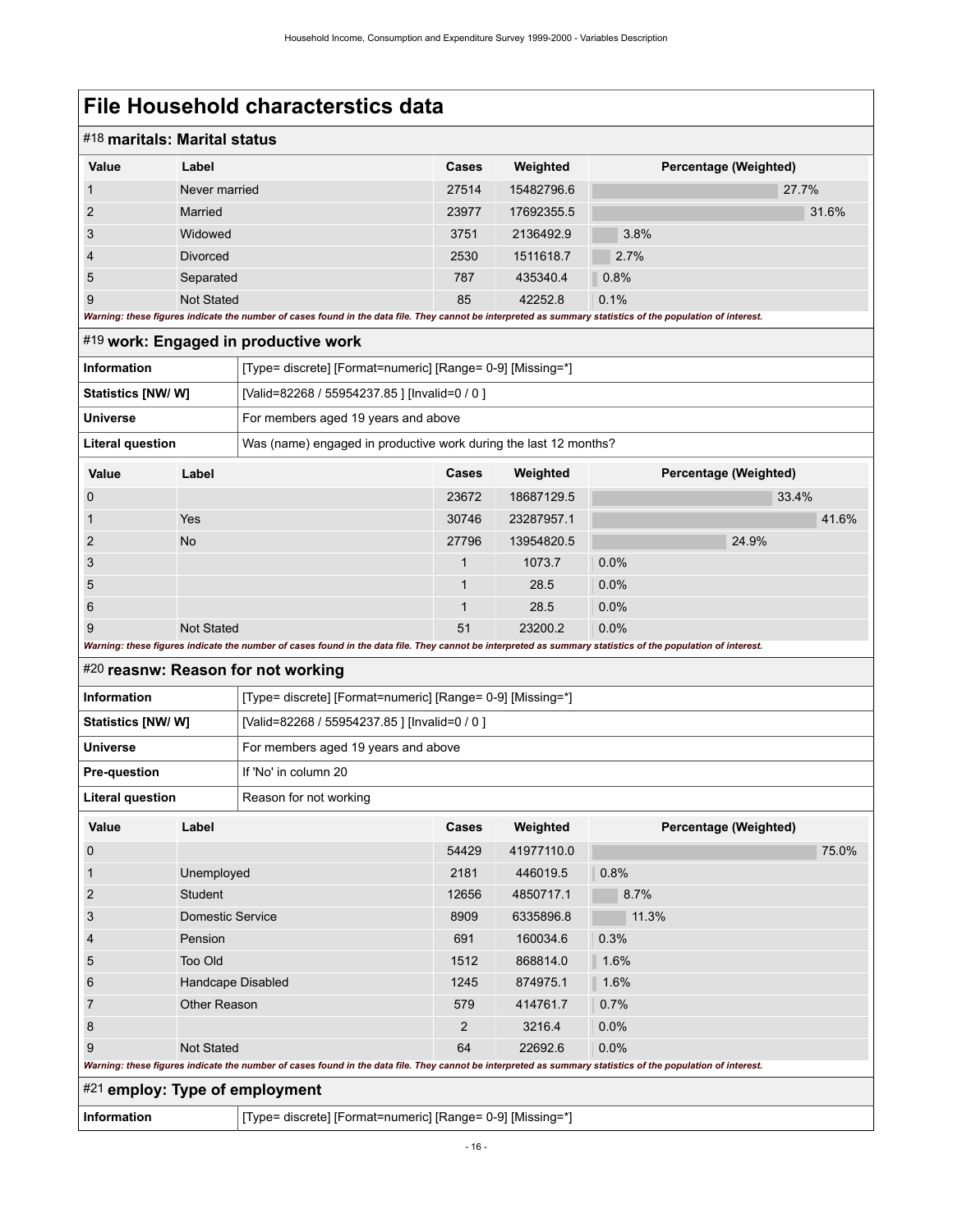<span id="page-20-0"></span>

|                                                                    |                         | #21 employ: Type of employment                                                                                                                              |                |            |                       |       |
|--------------------------------------------------------------------|-------------------------|-------------------------------------------------------------------------------------------------------------------------------------------------------------|----------------|------------|-----------------------|-------|
| Statistics [NW/W]                                                  |                         | [Valid=82268 / 55954237.85 ] [Invalid=0 / 0 ]                                                                                                               |                |            |                       |       |
| <b>Universe</b>                                                    |                         | For members aged 19 years and above                                                                                                                         |                |            |                       |       |
| Pre-question                                                       |                         | If 'Yes' in column 20                                                                                                                                       |                |            |                       |       |
| <b>Literal question</b>                                            |                         | Type of employment                                                                                                                                          |                |            |                       |       |
| Value                                                              | Label                   |                                                                                                                                                             | Cases          | Weighted   | Percentage (Weighted) |       |
| 0                                                                  | Employer                |                                                                                                                                                             | 51827          | 32961149.3 |                       | 58.9% |
| 1                                                                  |                         | Self Employed (formal)                                                                                                                                      | 8717           | 8623734.1  | 15.4%                 |       |
| 2                                                                  |                         | Self Employed (informal)                                                                                                                                    | 5918           | 2319756.2  | 4.1%                  |       |
| 3                                                                  |                         | Employed private formal sector                                                                                                                              | 1719           | 735653.6   | 1.3%                  |       |
| 4                                                                  |                         | Employed private informal sector                                                                                                                            | 467            | 162093.4   | 0.3%                  |       |
| 5                                                                  |                         | Employed public sector                                                                                                                                      | 3122           | 643140.5   | 1.1%                  |       |
| 6                                                                  | Employed by NGO         |                                                                                                                                                             | 207            | 48840.2    | 0.1%                  |       |
| 7                                                                  |                         | Employed as Household Servant                                                                                                                               | 1122           | 297075.0   | 0.5%                  |       |
| 8                                                                  |                         | <b>Unpaid Family worker</b>                                                                                                                                 | 8912           | 10050895.6 | 18.0%                 |       |
| 9                                                                  | <b>Others</b>           |                                                                                                                                                             | 257            | 111900.0   | 0.2%                  |       |
|                                                                    |                         | Warning: these figures indicate the number of cases found in the data file. They cannot be interpreted as summary statistics of the population of interest. |                |            |                       |       |
|                                                                    |                         | #22 occup: Occupation during the last 12 months                                                                                                             |                |            |                       |       |
| <b>Information</b>                                                 |                         | [Type= discrete] [Format=numeric] [Range= 0-99] [Missing=*]                                                                                                 |                |            |                       |       |
| Statistics [NW/W]<br>[Valid=82268 / 55954237.85 ] [Invalid=0 / 0 ] |                         |                                                                                                                                                             |                |            |                       |       |
| <b>Universe</b><br>For members aged 19 years and above             |                         |                                                                                                                                                             |                |            |                       |       |
| Pre-question                                                       |                         | If 'Yes' in column 20                                                                                                                                       |                |            |                       |       |
| <b>Literal question</b>                                            |                         | What was the main occupation during the last 12 months?                                                                                                     |                |            |                       |       |
| <b>Value</b>                                                       | Label                   |                                                                                                                                                             | Cases          | Weighted   | Percentage (Weighted) |       |
| 0                                                                  |                         |                                                                                                                                                             | 51515          | 32680599.9 |                       | 58.4% |
| 1                                                                  | <b>Armed Forces</b>     |                                                                                                                                                             | 13             | 3032.1     | 0.0%                  |       |
| 2                                                                  |                         |                                                                                                                                                             | 1              | 2836.8     | 0.0%                  |       |
| 3                                                                  |                         |                                                                                                                                                             | 1              | 47.5       | 0.0%                  |       |
| 8                                                                  |                         |                                                                                                                                                             | 1              | 71.7       | 0.0%                  |       |
| 10                                                                 |                         |                                                                                                                                                             | $\overline{2}$ | 1956.4     | 0.0%                  |       |
| 11                                                                 |                         | Legislators and Senior Officials                                                                                                                            | 59             | 12035.9    | 0.0%                  |       |
| 12                                                                 |                         | General managers and Department Heads                                                                                                                       | 59             | 10419.9    | 0.0%                  |       |
| 13                                                                 | heads                   | Administrator, Section and Sub Section                                                                                                                      | 149            | 28851.2    | 0.1%                  |       |
| 14                                                                 |                         |                                                                                                                                                             | $\mathbf{1}$   | 254.5      | 0.0%                  |       |
| 21                                                                 | Professionals           | Physical Science, Mathematics, Engineering                                                                                                                  | 25             | 5822.6     | 0.0%                  |       |
| 22                                                                 | Professionals           | Life Science and Health Science                                                                                                                             | 39             | 5756.6     | 0.0%                  |       |
| 23                                                                 |                         | <b>Teaching Professionals</b>                                                                                                                               | 94             | 14828.6    | 0.0%                  |       |
| 24                                                                 |                         | <b>Other Professionals</b>                                                                                                                                  | 54             | 11977.8    | 0.0%                  |       |
| 29                                                                 |                         |                                                                                                                                                             | $\mathbf{1}$   | 164.5      | 0.0%                  |       |
| 31                                                                 | <b>Physical Science</b> | Engineering and Physical Science Associate                                                                                                                  | 118            | 21857.9    | 0.0%                  |       |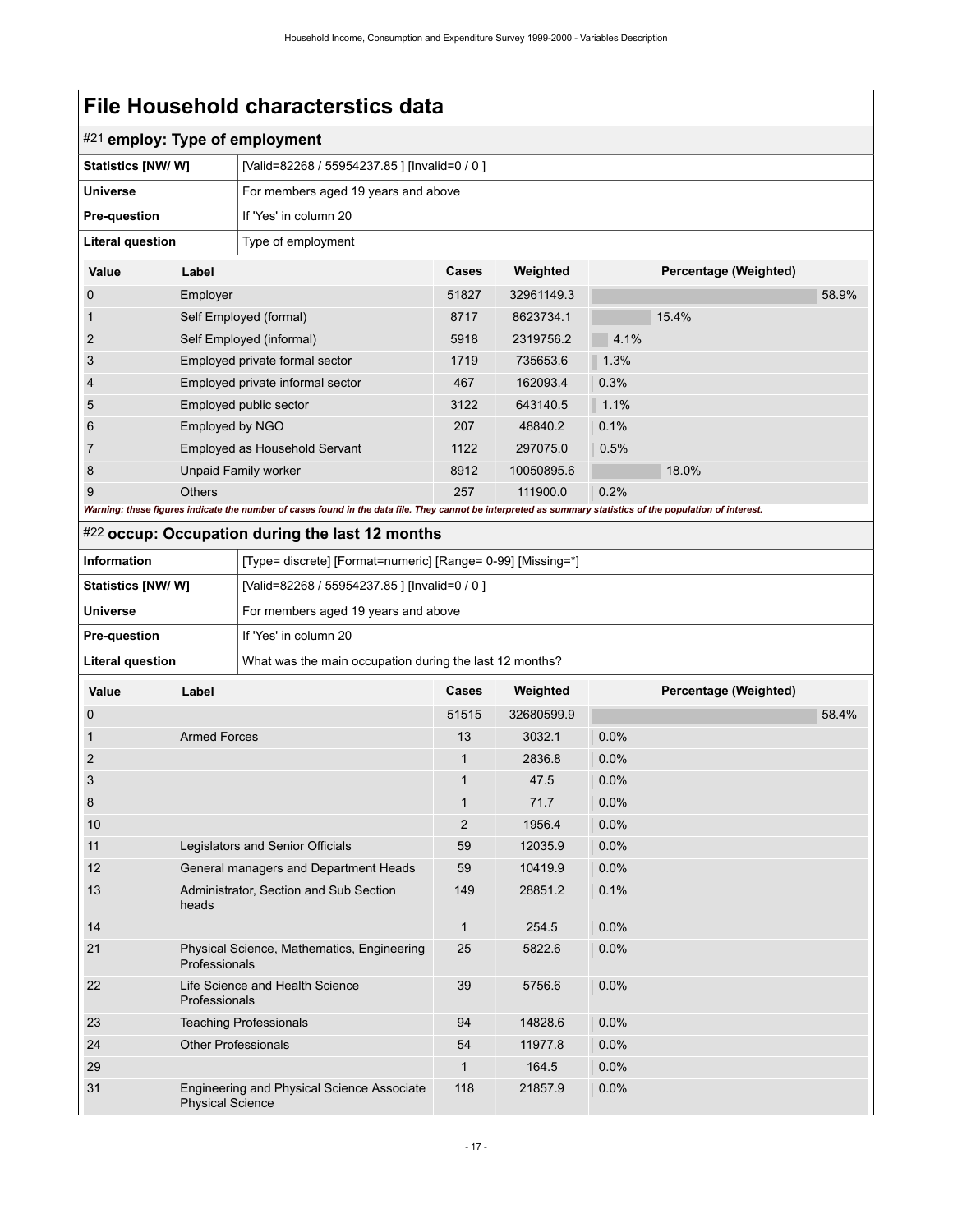### #22 **occup: Occupation during the last 12 months**

<span id="page-21-0"></span>

|                           |                                                                 | $-$ 000ap. Occupation adming the last 12 mont                                                                                                               |              |            |         |                       |       |
|---------------------------|-----------------------------------------------------------------|-------------------------------------------------------------------------------------------------------------------------------------------------------------|--------------|------------|---------|-----------------------|-------|
| Value                     | Label                                                           |                                                                                                                                                             | <b>Cases</b> | Weighted   |         | Percentage (Weighted) |       |
| 32                        | Professionals                                                   | Life Science and Health Science Associate                                                                                                                   | 206          | 49406.4    | 0.1%    |                       |       |
| 33                        |                                                                 | <b>Teaching Associate Professionals</b>                                                                                                                     | 416          | 131341.1   | 0.2%    |                       |       |
| 34                        |                                                                 | <b>Other Associate Professionals</b>                                                                                                                        | 287          | 81413.6    | 0.1%    |                       |       |
| 35                        |                                                                 |                                                                                                                                                             | $\mathbf{1}$ | 635.6      | $0.0\%$ |                       |       |
| 41                        | <b>Office Clerk</b>                                             |                                                                                                                                                             | 644          | 112087.2   | 0.2%    |                       |       |
| 42                        |                                                                 | <b>Costumer Service Clerk</b>                                                                                                                               | 163          | 31187.1    | 0.1%    |                       |       |
| 51                        |                                                                 | Personal and protective Services                                                                                                                            | 559          | 107554.9   | 0.2%    |                       |       |
| 52                        |                                                                 | Salespersons, Models and Demonstrators                                                                                                                      | 3448         | 1216568.2  | 2.2%    |                       |       |
| 54                        |                                                                 |                                                                                                                                                             | 1            | 90.2       | 0.0%    |                       |       |
| 57                        |                                                                 |                                                                                                                                                             | 1            | 309.5      | 0.0%    |                       |       |
| 61                        | Works                                                           | Market Oriented Skilled Agricultural Fishery                                                                                                                | 56           | 34807.0    | 0.1%    |                       |       |
| 62                        | Workers                                                         | Skilled Subsistence Agricultural and Fishery                                                                                                                | 8181         | 8959632.8  |         | 16.0%                 |       |
| 66                        |                                                                 |                                                                                                                                                             | 1            | 1819.7     | 0.0%    |                       |       |
| 69                        |                                                                 |                                                                                                                                                             | 1            | 2247.0     | $0.0\%$ |                       |       |
| 71                        |                                                                 | <b>Extraction and Building trade Workers</b>                                                                                                                | 510          | 104815.1   | 0.2%    |                       |       |
| 72                        |                                                                 | Metal Machinery and Related Works                                                                                                                           | 369          | 78723.1    | 0.1%    |                       |       |
| 73                        | Jewelers,, Potters, Handcraft Worker in<br>Wood and Leather Pri |                                                                                                                                                             | 229          | 152755.6   | 0.3%    |                       |       |
| 74                        |                                                                 | Others Crafts and related trade Works                                                                                                                       | 1993         | 838664.8   | 1.5%    |                       |       |
| 81                        |                                                                 | Stationary - Plant and Related Operators                                                                                                                    | 19           | 6581.1     | $0.0\%$ |                       |       |
| 82                        |                                                                 | Machine Operators and Assemblers                                                                                                                            | 122          | 35166.8    | 0.1%    |                       |       |
| 83                        |                                                                 | Drivers and Mobile Plant operators                                                                                                                          | 318          | 51083.3    | 0.1%    |                       |       |
| 91                        |                                                                 | Sales and Services Elementary Occupation                                                                                                                    | 3340         | 879231.7   | 1.6%    |                       |       |
| 92                        |                                                                 | Agricultural, Fishery and Related laborers                                                                                                                  | 8587         | 10051470.2 |         | 18.0%                 |       |
| 93                        |                                                                 | Laborers in Mining, Constriction,<br>Manufacturing and Transpo                                                                                              | 490          | 103396.0   | 0.2%    |                       |       |
| 94                        |                                                                 |                                                                                                                                                             | 1            | 14.4       | 0.0%    |                       |       |
| 97                        |                                                                 |                                                                                                                                                             | $\mathbf{1}$ | 2788.4     | 0.0%    |                       |       |
| 99                        | <b>Not Stated</b>                                               |                                                                                                                                                             | 192          | 119933.4   | 0.2%    |                       |       |
|                           |                                                                 | Warning: these figures indicate the number of cases found in the data file. They cannot be interpreted as summary statistics of the population of interest. |              |            |         |                       |       |
|                           |                                                                 | #23 pubsectr: Sector of public employment                                                                                                                   |              |            |         |                       |       |
| <b>Information</b>        |                                                                 | [Type= discrete] [Format=numeric] [Range= 0-99] [Missing=*]                                                                                                 |              |            |         |                       |       |
| <b>Statistics [NW/ W]</b> |                                                                 | [Valid=82268 / 55954237.85 ] [Invalid=0 / 0 ]                                                                                                               |              |            |         |                       |       |
| <b>Universe</b>           |                                                                 | For members aged 19 years and above                                                                                                                         |              |            |         |                       |       |
| Pre-question              |                                                                 | If '5' in column 22                                                                                                                                         |              |            |         |                       |       |
| <b>Literal question</b>   |                                                                 | Sector of public employment                                                                                                                                 |              |            |         |                       |       |
| Value                     | Label                                                           |                                                                                                                                                             | Cases        | Weighted   |         | Percentage (Weighted) |       |
| $\boldsymbol{0}$          |                                                                 |                                                                                                                                                             | 79145        | 55313059.7 |         |                       | 98.9% |
| 1                         | <b>Minisries</b>                                                |                                                                                                                                                             | 1140         | 217695.5   | 0.4%    |                       |       |
| $\overline{2}$            |                                                                 | <b>Public Manufacturing</b>                                                                                                                                 | 390          | 90303.1    | 0.2%    |                       |       |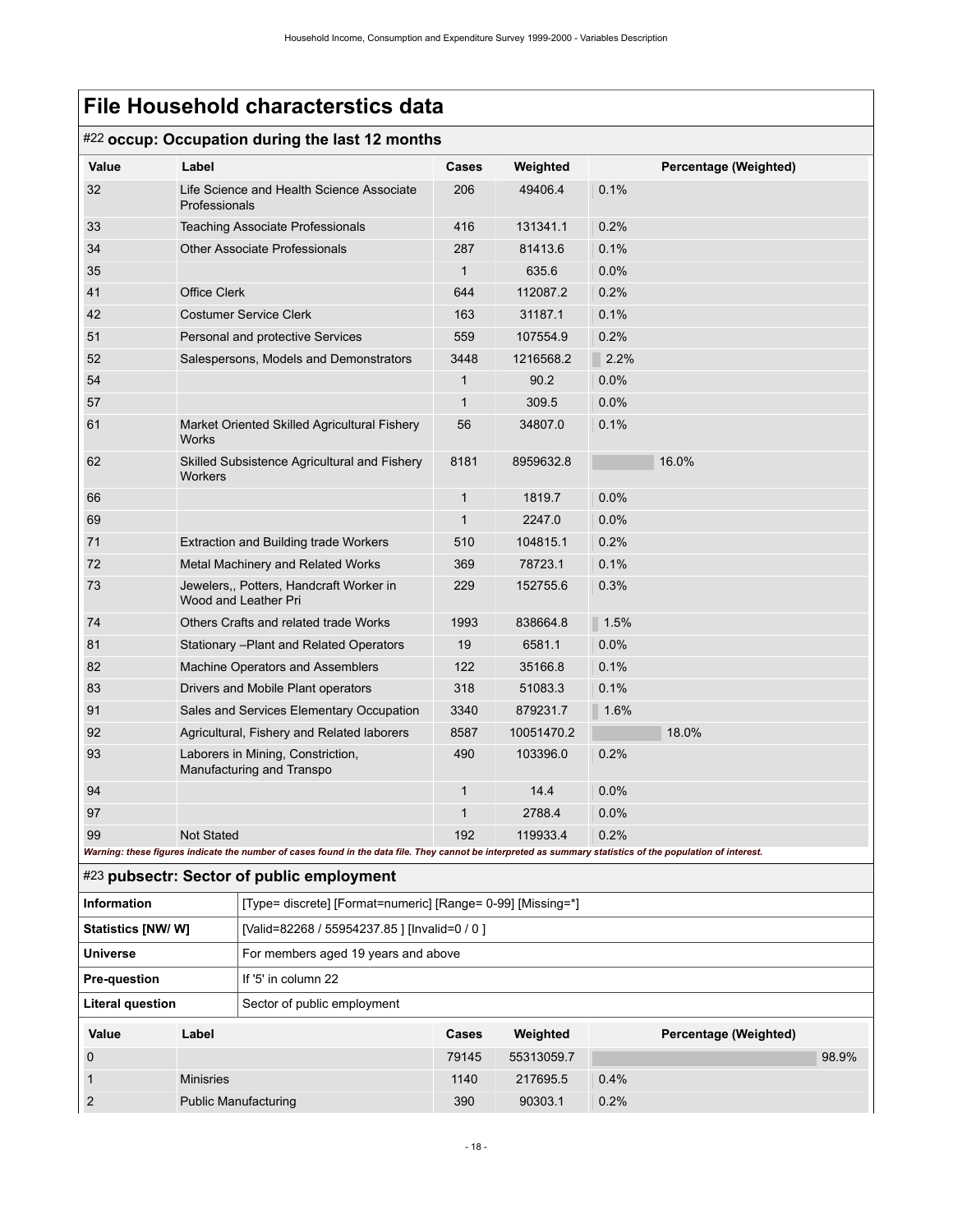### #23 **pubsectr: Sector of public employment**

| <b>Value</b>              | Label                       |                                                                                                                                                             | Cases | Weighted | Percentage (Weighted) |
|---------------------------|-----------------------------|-------------------------------------------------------------------------------------------------------------------------------------------------------------|-------|----------|-----------------------|
| 3                         | Companies                   | Public Financial Sector <i>i.e</i> Insurance                                                                                                                | 58    | 10492.2  | 0.0%                  |
| $\overline{4}$            | Public Interprise           |                                                                                                                                                             | 470   | 82868.8  | 0.1%                  |
| 5                         |                             | Railway, WaterRoad or Building Construction                                                                                                                 | 302   | 49180.6  | 0.1%                  |
| 6                         | <b>Local Administration</b> |                                                                                                                                                             | 12    | 3112.7   | 0.0%                  |
| 7                         | Per School                  |                                                                                                                                                             | 325   | 114501.3 | 0.2%                  |
| 8                         | Primary school              |                                                                                                                                                             | 98    | 17199.0  | 0.0%                  |
| 9                         | Secondary School            |                                                                                                                                                             | 59    | 6031.0   | 0.0%                  |
| 10                        | <b>Tertiary School</b>      |                                                                                                                                                             | 119   | 14786.6  | 0.0%                  |
| 11                        | Hospital                    |                                                                                                                                                             | 66    | 15599.3  | 0.0%                  |
| 12                        | Health Center, clinic       |                                                                                                                                                             | 16    | 3314.1   | 0.0%                  |
| 13                        | <b>Others</b>               |                                                                                                                                                             | 54    | 14313.0  | 0.0%                  |
| 99                        | <b>Not Stated</b>           |                                                                                                                                                             | 14    | 1780.8   | 0.0%                  |
|                           |                             | Warning: these figures indicate the number of cases found in the data file. They cannot be interpreted as summary statistics of the population of interest. |       |          |                       |
| #24 wgt: Household weight |                             |                                                                                                                                                             |       |          |                       |
| <b>Information</b>        |                             | [Type= continuous] [Format=numeric] [Range= 4.49-5044.44] [Missing=*]                                                                                       |       |          |                       |
| Statistics [NW/ W]        |                             | [Valid=82268 /-] [Invalid=0 /-] [Mean=680.146 /-] [StdDev=871.775 /-]                                                                                       |       |          |                       |
| <b>Literal question</b>   |                             | Household weight                                                                                                                                            |       |          |                       |
| #25 rate: 183-185(2)      |                             |                                                                                                                                                             |       |          |                       |
| <b>Information</b>        |                             | [Type= continuous] [Format=numeric] [Range= 0-0] [Missing=*]                                                                                                |       |          |                       |
| Statistics [NW/ W]        |                             | [Valid=82268 /-] [Invalid=0 /-] [Mean=0 /-] [StdDev=0 /-]                                                                                                   |       |          |                       |
| <b>Literal question</b>   |                             | Rate                                                                                                                                                        |       |          |                       |
|                           |                             | File Household consumption expenditure item data                                                                                                            |       |          |                       |
|                           |                             |                                                                                                                                                             |       |          |                       |

### <span id="page-22-4"></span><span id="page-22-3"></span><span id="page-22-2"></span><span id="page-22-1"></span><span id="page-22-0"></span>#1 **idst: Stratum Information information** [Type= discrete] [Format=numeric] [Range= 99-99] [Missing=\*] **Statistics [NW/ W]**  $|$  [Valid=1205438 /-] [Invalid=0 /-] **Literal question** Stratum **Value Label Cases Percentage** 99 1205438 100.0% *Warning: these figures indicate the number of cases found in the data file. They cannot be interpreted as summary statistics of the population of interest.* #2 **killil: Killil Information information** [Type= discrete] [Format=numeric] [Range= 1-15] [Missing=\*] **Statistics [NW/ W]** [Valid=1205438 / 73219317207 ] [Invalid=0 / 0 ] **Literal question** | Killil **Value Label Cases Weighted Percentage (Weighted)** 1 Tigray 78244 4167481992.0 5.7% 2 Afar 39668 268245096.0 0.4% 3 Amhara 204958 16993560017.0 23.2% 4 Oromia 291789 29612077623.0 40.4% 5 Somalie 52434 741887433.0 1.0%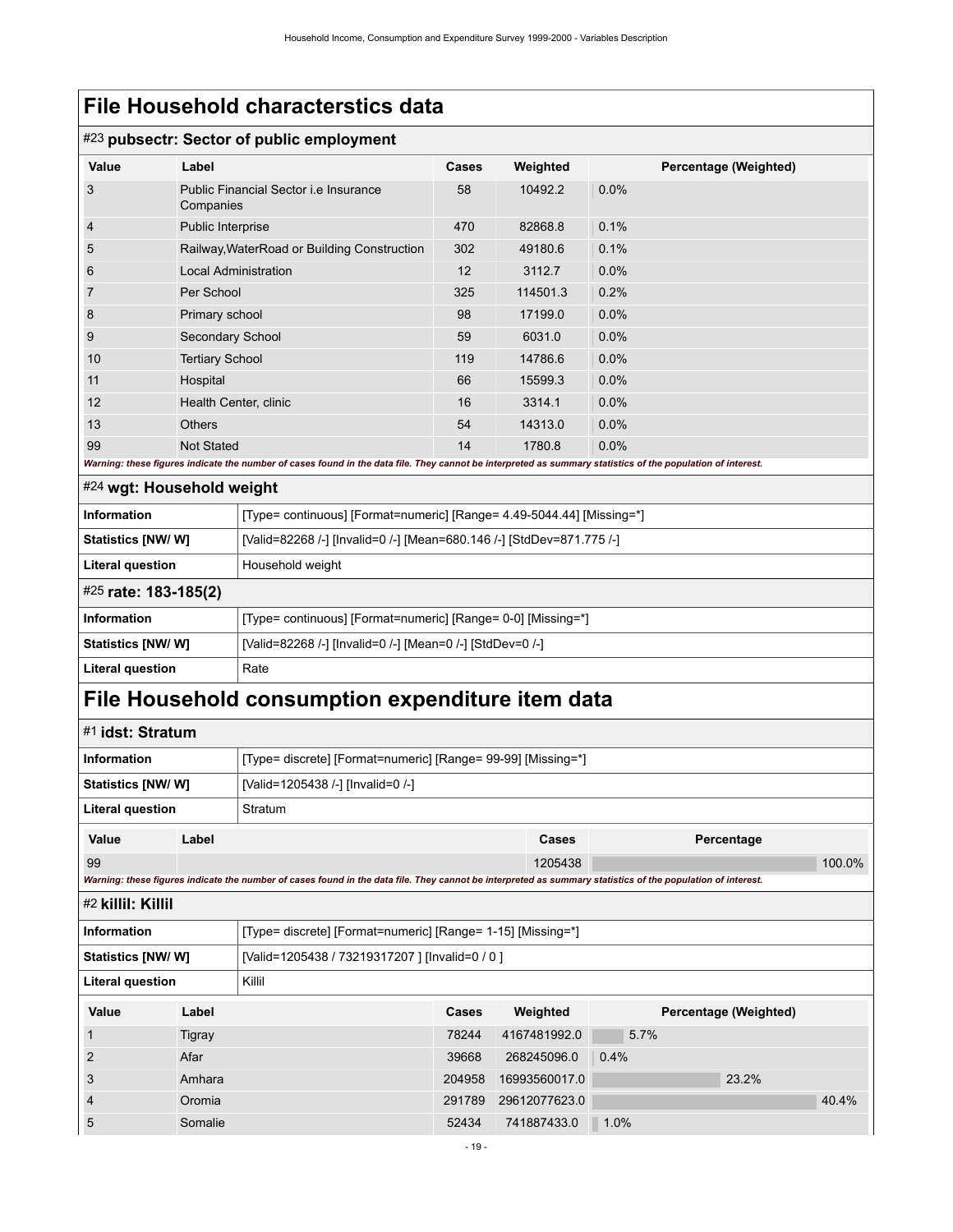<span id="page-23-0"></span>

| Value                                                                      | Label       |                                                             | Cases  | Weighted      | Percentage (Weighted)                                                                                                                                               |       |
|----------------------------------------------------------------------------|-------------|-------------------------------------------------------------|--------|---------------|---------------------------------------------------------------------------------------------------------------------------------------------------------------------|-------|
|                                                                            |             |                                                             | 70313  |               |                                                                                                                                                                     |       |
| 6<br>7                                                                     |             | Benishangul-gumuz                                           |        | 932424382.0   | 1.3%                                                                                                                                                                |       |
|                                                                            | Snnpr       |                                                             | 188518 | 16461763864.0 | 22.5%                                                                                                                                                               |       |
| 12                                                                         | Gambela     |                                                             | 45738  | 185981854.0   | 0.3%                                                                                                                                                                |       |
| 13                                                                         | Harari      |                                                             | 57583  | 267546217.0   | 0.4%                                                                                                                                                                |       |
| 14                                                                         | Addis ababa |                                                             | 119275 | 3191218245.0  | 4.4%                                                                                                                                                                |       |
| 15                                                                         | Dire dawa   |                                                             | 56918  | 397130484.0   | 0.5%<br>Warning: these figures indicate the number of cases found in the data file. They cannot be interpreted as summary statistics of the population of interest. |       |
| #3 zone: Zone                                                              |             |                                                             |        |               |                                                                                                                                                                     |       |
| <b>Information</b>                                                         |             | [Type= discrete] [Format=numeric] [Range= 1-16] [Missing=*] |        |               |                                                                                                                                                                     |       |
| Statistics [NW/W]                                                          |             | [Valid=1205438 /-] [Invalid=0 /-]                           |        |               |                                                                                                                                                                     |       |
| <b>Literal question</b>                                                    |             | Zone                                                        |        |               |                                                                                                                                                                     |       |
| Value                                                                      | Label       |                                                             |        | Cases         | Percentage                                                                                                                                                          |       |
|                                                                            |             |                                                             |        | 265670        |                                                                                                                                                                     | 22.0% |
|                                                                            |             |                                                             |        | 145885        | 12.1%                                                                                                                                                               |       |
|                                                                            |             |                                                             |        |               |                                                                                                                                                                     |       |
|                                                                            |             |                                                             |        | 136763        | 11.3%                                                                                                                                                               |       |
|                                                                            |             |                                                             |        | 183585        | 15.2%                                                                                                                                                               |       |
|                                                                            |             |                                                             |        | 104806        | 8.7%                                                                                                                                                                |       |
|                                                                            |             |                                                             |        | 64092         | 5.3%                                                                                                                                                                |       |
|                                                                            |             |                                                             |        | 139080        | 11.5%                                                                                                                                                               |       |
|                                                                            |             |                                                             |        | 30056         | 2.5%                                                                                                                                                                |       |
|                                                                            |             |                                                             |        | 51659         | 4.3%                                                                                                                                                                |       |
|                                                                            |             |                                                             |        | 16491         | 1.4%                                                                                                                                                                |       |
| $\overline{2}$<br>3<br>$\overline{4}$<br>5<br>6<br>7<br>8<br>9<br>10<br>11 |             |                                                             |        | 24047         | 2.0%                                                                                                                                                                |       |
|                                                                            |             |                                                             |        | 22252         | 1.8%                                                                                                                                                                |       |
|                                                                            |             |                                                             |        | 4124          | 0.3%                                                                                                                                                                |       |
| 12<br>13<br>14                                                             |             |                                                             |        | 4590          | 0.4%                                                                                                                                                                |       |
| 15                                                                         |             |                                                             |        | 6813          | 0.6%                                                                                                                                                                |       |

<span id="page-23-1"></span>

| <b>Information</b>                                     |       | [Type= discrete] [Format=numeric] [Range= 1-34] [Missing=*] |        |            |
|--------------------------------------------------------|-------|-------------------------------------------------------------|--------|------------|
| Statistics [NW/W]<br>[Valid=1205438 /-] [Invalid=0 /-] |       |                                                             |        |            |
| <b>Literal question</b>                                |       | Wereda                                                      |        |            |
| Value                                                  | Label |                                                             | Cases  | Percentage |
|                                                        |       |                                                             | 166797 | 13.8%      |
| $\overline{2}$                                         |       |                                                             | 129205 | 10.7%      |
| 3                                                      |       |                                                             | 163047 | 13.5%      |
| $\overline{4}$                                         |       |                                                             | 114130 | 9.5%       |
| 5                                                      |       |                                                             | 98263  | 8.2%       |
| 6                                                      |       |                                                             | 85086  | 7.1%       |
| $\overline{7}$                                         |       |                                                             | 26039  | 2.2%       |
| 8                                                      |       |                                                             | 36830  | 3.1%       |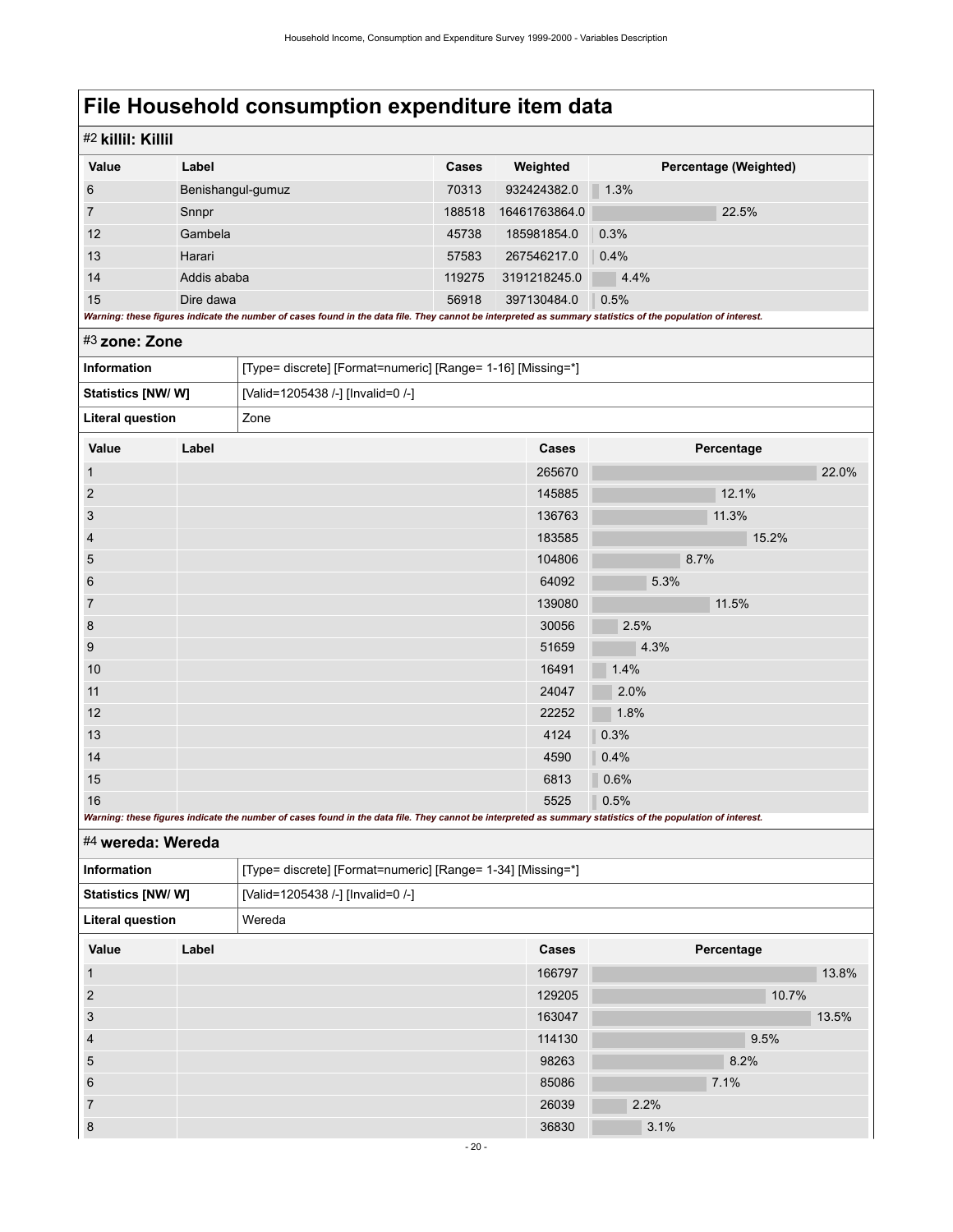<span id="page-24-1"></span><span id="page-24-0"></span>

| #4 wereda: Wereda       |       |                                                                                                                                                             |        |            |       |
|-------------------------|-------|-------------------------------------------------------------------------------------------------------------------------------------------------------------|--------|------------|-------|
| Value                   | Label |                                                                                                                                                             | Cases  | Percentage |       |
| 9                       |       |                                                                                                                                                             | 38997  | 3.2%       |       |
| 10                      |       |                                                                                                                                                             | 23851  | 2.0%       |       |
| 11                      |       |                                                                                                                                                             | 23961  | 2.0%       |       |
| 12                      |       |                                                                                                                                                             | 12257  | 1.0%       |       |
| 13                      |       |                                                                                                                                                             | 17307  | 1.4%       |       |
| 14                      |       |                                                                                                                                                             | 22347  | 1.9%       |       |
| 15                      |       |                                                                                                                                                             | 15947  | 1.3%       |       |
| 16                      |       |                                                                                                                                                             | 13349  | 1.1%       |       |
| 17                      |       |                                                                                                                                                             | 22844  | 1.9%       |       |
| 18                      |       |                                                                                                                                                             | 9799   | 0.8%       |       |
| 19                      |       |                                                                                                                                                             | 68938  | 5.7%       |       |
| 20                      |       |                                                                                                                                                             | 8396   | 0.7%       |       |
| 21                      |       |                                                                                                                                                             | 11266  | 0.9%       |       |
| 22                      |       |                                                                                                                                                             | 9383   | 0.8%       |       |
| 23                      |       |                                                                                                                                                             | 15464  | 1.3%       |       |
| 24                      |       |                                                                                                                                                             | 33544  | 2.8%       |       |
| 25                      |       |                                                                                                                                                             | 5933   | 0.5%       |       |
| 26                      |       |                                                                                                                                                             | 9191   | 0.8%       |       |
| 27                      |       |                                                                                                                                                             | 7913   | 0.7%       |       |
| 28                      |       |                                                                                                                                                             | 9715   | 0.8%       |       |
| 31                      |       |                                                                                                                                                             | 766    | 0.1%       |       |
| 34                      |       |                                                                                                                                                             | 4873   | 0.4%       |       |
|                         |       | Warning: these figures indicate the number of cases found in the data file. They cannot be interpreted as summary statistics of the population of interest. |        |            |       |
| #5 town: Town           |       |                                                                                                                                                             |        |            |       |
| Information             |       | [Type= discrete] [Format=numeric] [Range= 1-8] [Missing=*]                                                                                                  |        |            |       |
| Statistics [NW/W]       |       | [Valid=1205438 /-] [Invalid=0 /-]                                                                                                                           |        |            |       |
| <b>Literal question</b> |       | Town                                                                                                                                                        |        |            |       |
| Value                   | Label |                                                                                                                                                             | Cases  | Percentage |       |
| $\mathbf{1}$            |       |                                                                                                                                                             | 550195 |            | 45.6% |
| $\overline{2}$          |       |                                                                                                                                                             | 93005  | 7.7%       |       |
| 3                       |       |                                                                                                                                                             | 1972   | 0.2%       |       |
| 4                       |       |                                                                                                                                                             | 33649  | 2.8%       |       |
| 5                       |       |                                                                                                                                                             | 8326   | 0.7%       |       |
| $\overline{7}$          |       |                                                                                                                                                             | 2380   | 0.2%       |       |
| 8                       |       |                                                                                                                                                             | 515911 |            | 42.8% |
|                         |       | Warning: these figures indicate the number of cases found in the data file. They cannot be interpreted as summary statistics of the population of interest. |        |            |       |
| #6 keft: Kefetegna      |       |                                                                                                                                                             |        |            |       |
| <b>Information</b>      |       | [Type= discrete] [Format=numeric] [Range= 1-88] [Missing=*]                                                                                                 |        |            |       |
| Statistics [NW/W]       |       | [Valid=1205438 /-] [Invalid=0 /-]                                                                                                                           |        |            |       |
| <b>Literal question</b> |       | Kefetegna                                                                                                                                                   |        |            |       |
| Value                   | Label |                                                                                                                                                             | Cases  | Percentage |       |
| 1                       |       |                                                                                                                                                             | 393170 |            | 32.6% |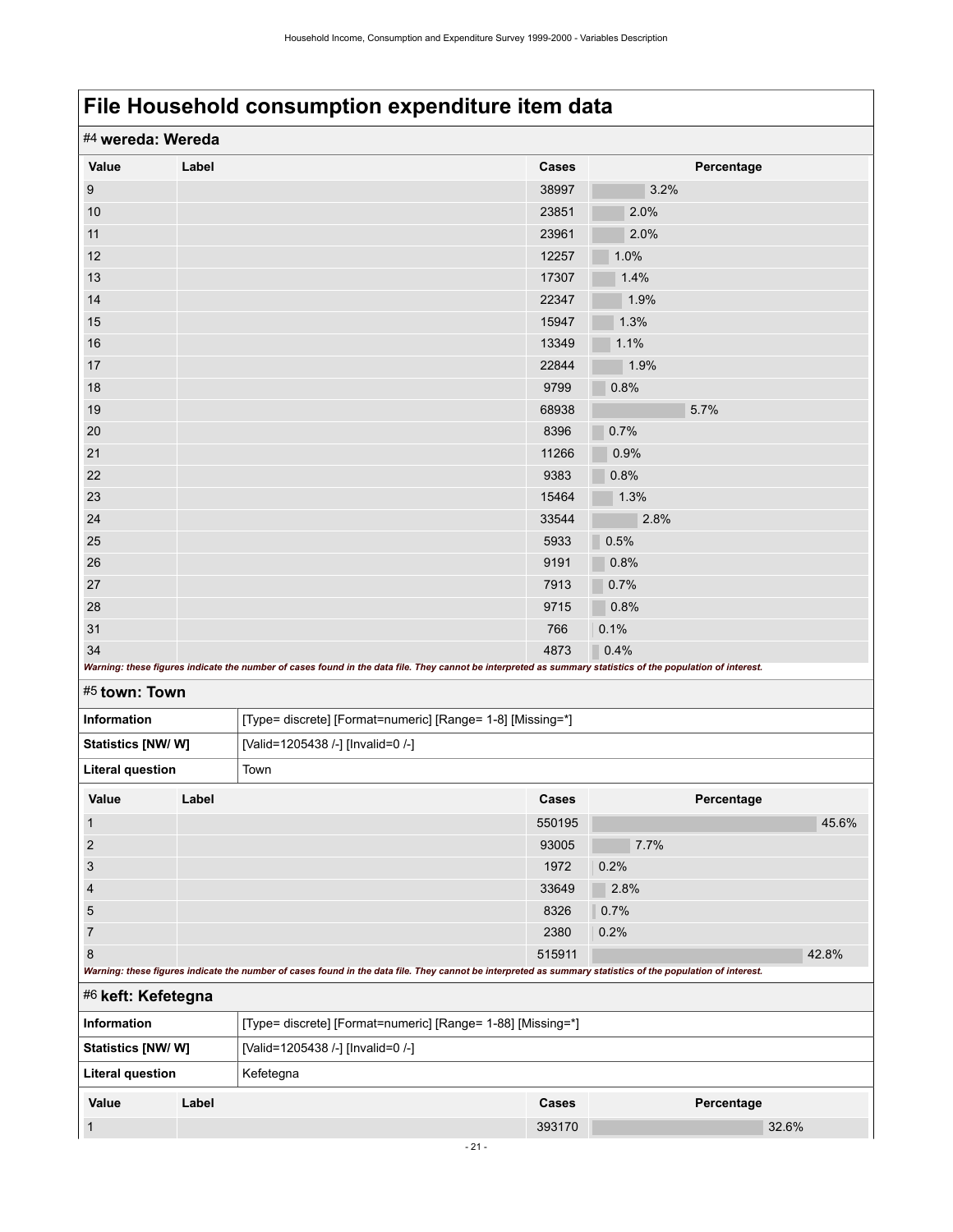<span id="page-25-1"></span><span id="page-25-0"></span>

| #6 keft: Kefetegna      |       |                                                                                                                                                             |        |            |       |
|-------------------------|-------|-------------------------------------------------------------------------------------------------------------------------------------------------------------|--------|------------|-------|
| Value                   | Label |                                                                                                                                                             | Cases  | Percentage |       |
| $\sqrt{2}$              |       |                                                                                                                                                             | 115436 | 9.6%       |       |
| $\sqrt{3}$              |       |                                                                                                                                                             | 82363  | 6.8%       |       |
| $\overline{4}$          |       |                                                                                                                                                             | 15283  | 1.3%       |       |
| $\overline{5}$          |       |                                                                                                                                                             | 3974   | 0.3%       |       |
| 6                       |       |                                                                                                                                                             | 2323   | 0.2%       |       |
| $\overline{7}$          |       |                                                                                                                                                             | 4955   | 0.4%       |       |
| 8                       |       |                                                                                                                                                             | 4128   | 0.3%       |       |
| 9                       |       |                                                                                                                                                             | 2212   | 0.2%       |       |
| 10                      |       |                                                                                                                                                             | 2203   | 0.2%       |       |
| 11                      |       |                                                                                                                                                             | 3355   | 0.3%       |       |
| 12                      |       |                                                                                                                                                             | 2361   | 0.2%       |       |
| 13                      |       |                                                                                                                                                             | 3595   | 0.3%       |       |
| 14                      |       |                                                                                                                                                             | 3771   | 0.3%       |       |
| 15                      |       |                                                                                                                                                             | 2650   | 0.2%       |       |
| 16                      |       |                                                                                                                                                             | 3306   | 0.3%       |       |
| 17                      |       |                                                                                                                                                             | 5512   | 0.5%       |       |
| 18                      |       |                                                                                                                                                             | 3772   | 0.3%       |       |
| 19                      |       |                                                                                                                                                             | 5035   | 0.4%       |       |
| 20                      |       |                                                                                                                                                             | 4337   | 0.4%       |       |
| 21                      |       |                                                                                                                                                             | 3410   | 0.3%       |       |
| 22                      |       |                                                                                                                                                             | 2139   | 0.2%       |       |
| 23                      |       |                                                                                                                                                             | 5542   | 0.5%       |       |
| 24                      |       |                                                                                                                                                             | 5447   | 0.5%       |       |
| 25                      |       |                                                                                                                                                             | 3316   | 0.3%       |       |
| 26                      |       |                                                                                                                                                             | 2849   | 0.2%       |       |
| 27                      |       |                                                                                                                                                             | 1212   | 0.1%       |       |
| 28                      |       |                                                                                                                                                             | 1871   | 0.2%       |       |
| 88                      |       | Warning: these figures indicate the number of cases found in the data file. They cannot be interpreted as summary statistics of the population of interest. | 515911 |            | 42.8% |
| #7 kebele: Kebele       |       |                                                                                                                                                             |        |            |       |
| Information             |       | [Type= discrete] [Format=numeric] [Range= 1-111] [Missing=*]                                                                                                |        |            |       |
| Statistics [NW/W]       |       | [Valid=1205438 /-] [Invalid=0 /-]                                                                                                                           |        |            |       |
| <b>Literal question</b> |       | Kebele/FA                                                                                                                                                   |        |            |       |
|                         |       | Frequency table not shown (88 Modalities)                                                                                                                   |        |            |       |
| #8 ea: Enumeration area |       |                                                                                                                                                             |        |            |       |
| Information             |       | [Type= discrete] [Format=numeric] [Range= 1-26] [Missing=*]                                                                                                 |        |            |       |
| Statistics [NW/W]       |       | [Valid=1205438 /-] [Invalid=0 /-]                                                                                                                           |        |            |       |
| <b>Literal question</b> |       | Enumeration area                                                                                                                                            |        |            |       |
| Value                   | Label |                                                                                                                                                             | Cases  | Percentage |       |
| $\mathbf{1}$            |       |                                                                                                                                                             | 417942 |            | 34.7% |
| $\sqrt{2}$              |       |                                                                                                                                                             | 264709 | 22.0%      |       |
| $\sqrt{3}$              |       |                                                                                                                                                             | 162380 | 13.5%      |       |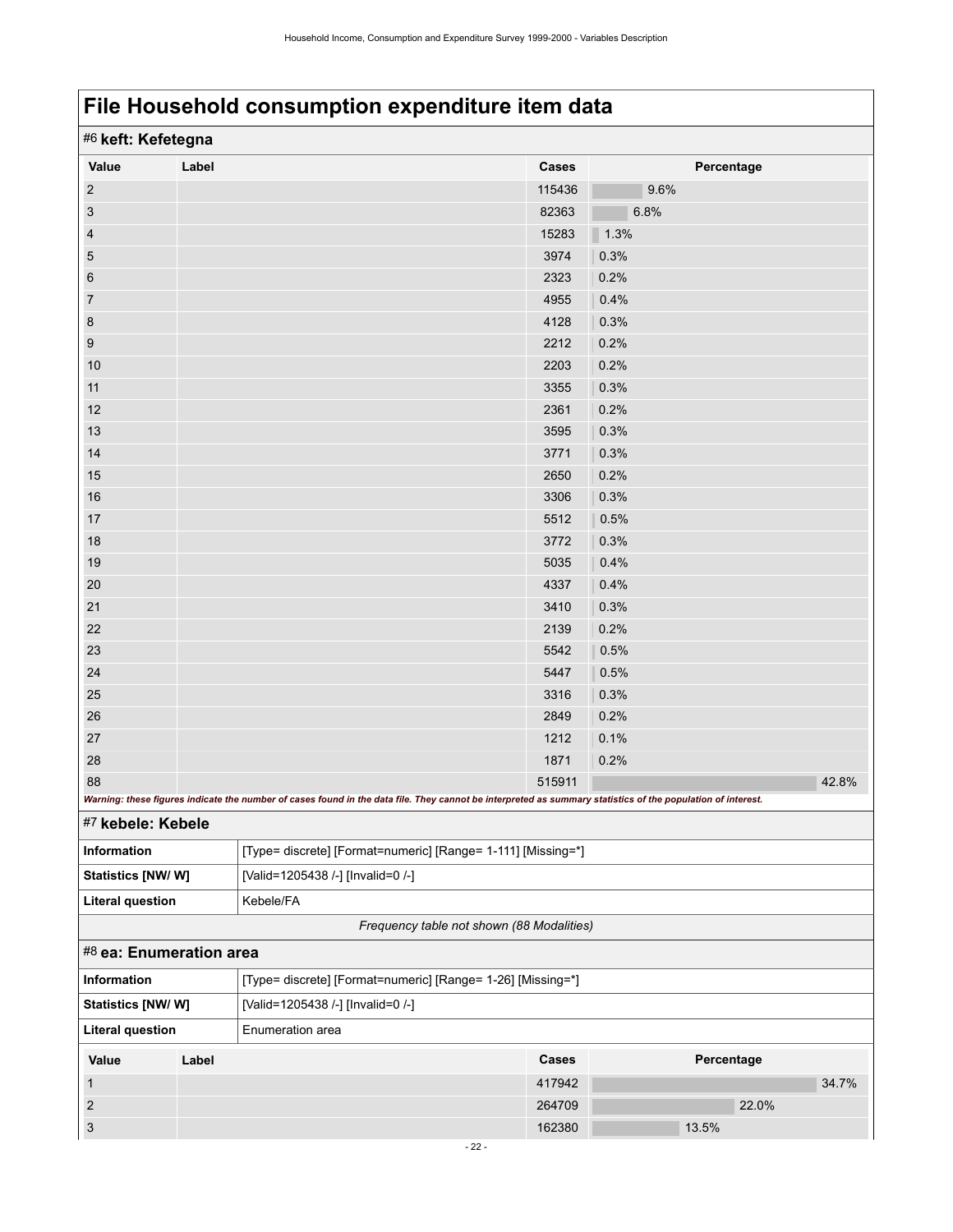<span id="page-26-3"></span><span id="page-26-2"></span><span id="page-26-1"></span><span id="page-26-0"></span>

| #8 ea: Enumeration area    |       |                                                                                                                                                             |         |                                            |                       |       |
|----------------------------|-------|-------------------------------------------------------------------------------------------------------------------------------------------------------------|---------|--------------------------------------------|-----------------------|-------|
| Value                      | Label |                                                                                                                                                             |         | <b>Cases</b>                               | Percentage            |       |
| 4                          |       |                                                                                                                                                             |         | 117403                                     | 9.7%                  |       |
| 5                          |       |                                                                                                                                                             |         | 73437                                      | 6.1%                  |       |
| 6                          |       |                                                                                                                                                             |         | 52234                                      | 4.3%                  |       |
| 7                          |       |                                                                                                                                                             |         | 30640                                      | 2.5%                  |       |
| 8                          |       |                                                                                                                                                             |         | 18317                                      | 1.5%                  |       |
| 9                          |       |                                                                                                                                                             |         | 16495                                      | 1.4%                  |       |
| 10                         |       |                                                                                                                                                             |         | 14536                                      | 1.2%                  |       |
| 11                         |       |                                                                                                                                                             |         | 7562                                       | 0.6%                  |       |
| 12                         |       |                                                                                                                                                             |         | 6370                                       | 0.5%                  |       |
| 13                         |       |                                                                                                                                                             |         | 2486                                       | 0.2%                  |       |
| 14                         |       |                                                                                                                                                             |         | 5237                                       | 0.4%                  |       |
| 15                         |       |                                                                                                                                                             |         | 3932                                       | 0.3%                  |       |
| 16                         |       |                                                                                                                                                             |         | 2784                                       | 0.2%                  |       |
| 18                         |       |                                                                                                                                                             |         | 1158                                       | 0.1%                  |       |
| 19                         |       |                                                                                                                                                             |         | 1376                                       | 0.1%                  |       |
| 21                         |       |                                                                                                                                                             |         | 2418                                       | 0.2%                  |       |
| 24<br>25                   |       |                                                                                                                                                             |         | 1501<br>1220                               | 0.1%<br>0.1%          |       |
| 26                         |       |                                                                                                                                                             |         | 1301                                       | 0.1%                  |       |
|                            |       | Warning: these figures indicate the number of cases found in the data file. They cannot be interpreted as summary statistics of the population of interest. |         |                                            |                       |       |
|                            |       | #9 id: Identification from killil to enumeration area                                                                                                       |         |                                            |                       |       |
| <b>Information</b>         |       | [Type= discrete] [Format=numeric] [Range= 1010188801305-15010288802801] [Missing=*]                                                                         |         |                                            |                       |       |
| Statistics [NW/W]          |       | [Valid=1205438 /-] [Invalid=0 /-]                                                                                                                           |         |                                            |                       |       |
| <b>Literal question</b>    |       | Identification from killil to enumeration area                                                                                                              |         |                                            |                       |       |
|                            |       | #10 srselhh: Serial number of selected households                                                                                                           |         |                                            |                       |       |
| Information                |       | [Type= continuous] [Format=numeric] [Range= 1-99] [Missing=*]                                                                                               |         |                                            |                       |       |
| Statistics [NW/ W]         |       | [Valid=1205438 /-] [Invalid=0 /-]                                                                                                                           |         |                                            |                       |       |
| <b>Literal question</b>    |       | Identification from killil to enumeration area                                                                                                              |         |                                            |                       |       |
|                            |       | #11 item_c: Items of household receipts and expenditures                                                                                                    |         |                                            |                       |       |
| <b>Information</b>         |       | [Type= discrete] [Format=numeric] [Range= 1-95098] [Missing=*]                                                                                              |         |                                            |                       |       |
| Statistics [NW/ W]         |       | [Valid=1205438 / 73219317207 ] [Invalid=0 / 0 ]                                                                                                             |         |                                            |                       |       |
| <b>Literal question</b>    |       | Consumption expenditure item                                                                                                                                |         |                                            |                       |       |
|                            |       |                                                                                                                                                             |         | Frequency table not shown (858 Modalities) |                       |       |
| #12 type: Expenditure type |       |                                                                                                                                                             |         |                                            |                       |       |
| Information                |       | [Type= discrete] [Format=numeric] [Range= 1-9] [Missing=*]                                                                                                  |         |                                            |                       |       |
| Statistics [NW/W]          |       | [Valid=1205438 / 73219317207 ] [Invalid=0 / 0 ]                                                                                                             |         |                                            |                       |       |
| <b>Literal question</b>    |       | Expenditure type                                                                                                                                            |         |                                            |                       |       |
| Value                      | Label |                                                                                                                                                             | Cases   | Weighted                                   | Percentage (Weighted) |       |
| 1                          | Cash  |                                                                                                                                                             | 1026324 | 55724546882.0                              |                       | 76.1% |
| 2                          | Kind  |                                                                                                                                                             | 179114  | 17494770325.0                              | 23.9%                 |       |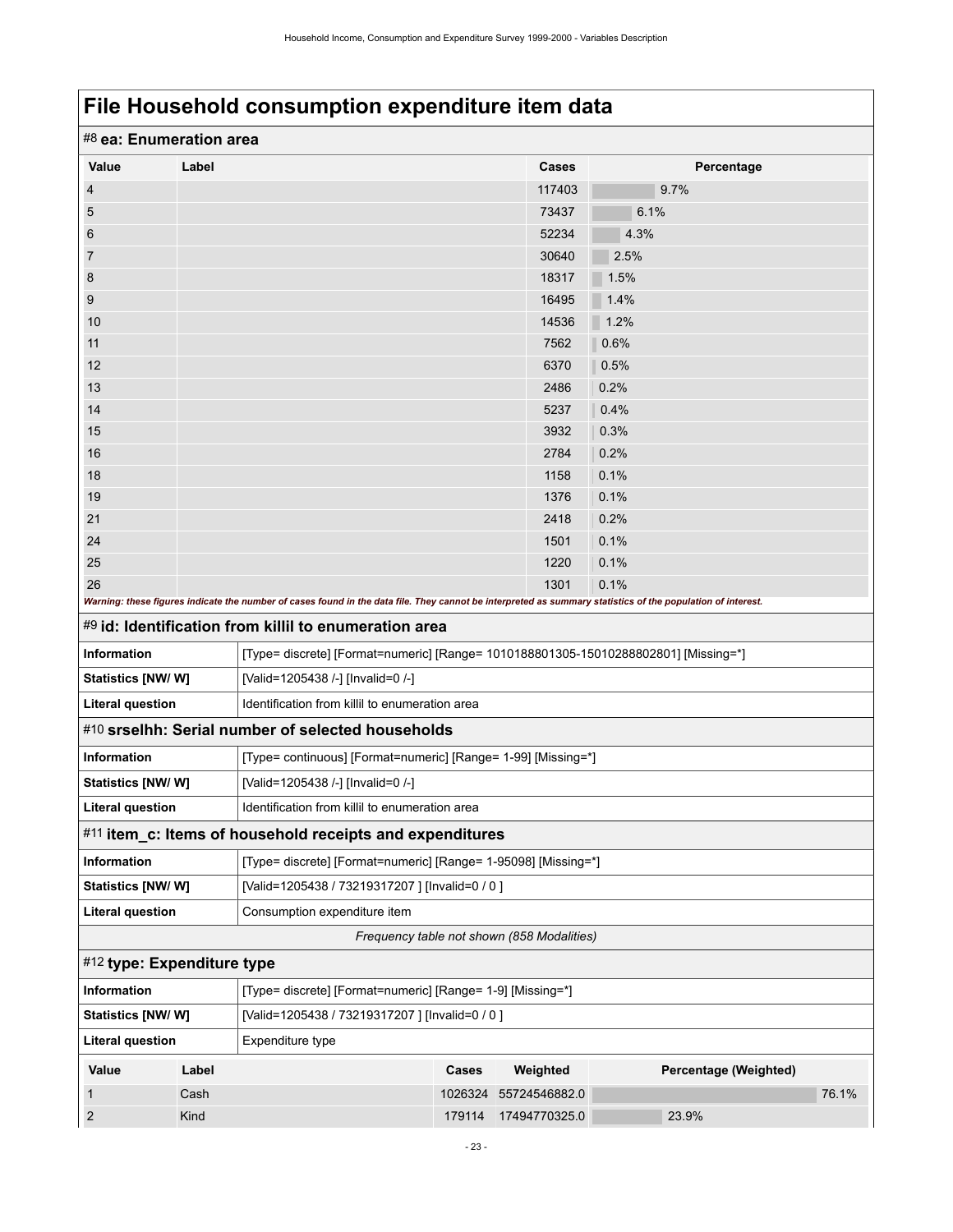<span id="page-27-3"></span><span id="page-27-2"></span><span id="page-27-1"></span><span id="page-27-0"></span>

| #12 type: Expenditure type    |                                                    |                                                                                                                                                             |          |                                           |                                                                                                            |
|-------------------------------|----------------------------------------------------|-------------------------------------------------------------------------------------------------------------------------------------------------------------|----------|-------------------------------------------|------------------------------------------------------------------------------------------------------------|
| Value                         | Label                                              |                                                                                                                                                             | Cases    | Weighted                                  | Percentage (Weighted)                                                                                      |
| 9                             | Not stated                                         |                                                                                                                                                             | $\Omega$ | 0.0                                       | 0.0%                                                                                                       |
|                               |                                                    | Warning: these figures indicate the number of cases found in the data file. They cannot be interpreted as summary statistics of the population of interest. |          |                                           |                                                                                                            |
| #13 source: Source            |                                                    |                                                                                                                                                             |          |                                           |                                                                                                            |
| <b>Information</b>            |                                                    | [Type= discrete] [Format=numeric] [Range= 1-99] [Missing=*]                                                                                                 |          |                                           |                                                                                                            |
| <b>Statistics [NW/ W]</b>     |                                                    | [Valid=1205438 / 73219317207 ] [Invalid=0 / 0 ]                                                                                                             |          |                                           |                                                                                                            |
| <b>Literal question</b>       |                                                    | Expenditure source                                                                                                                                          |          |                                           |                                                                                                            |
| Value                         | Label                                              |                                                                                                                                                             | Cases    | Weighted                                  | Percentage (Weighted)                                                                                      |
| 1                             |                                                    | From own agricultural enterprise                                                                                                                            | 361895   | 41838326122.0                             | 57.1%                                                                                                      |
| $\overline{2}$                |                                                    | From household enterprise than agricultural                                                                                                                 | 224964   | 9423461069.0                              | 12.9%                                                                                                      |
| 3                             |                                                    | Gift and remittence recived from<br>governmental organization                                                                                               | 6572     | 414994164.0                               | 0.6%                                                                                                       |
| $\overline{4}$                | Organization                                       | Gift and remittence recived from non gov.                                                                                                                   | 7874     | 319573967.0                               | 0.4%                                                                                                       |
| 5                             |                                                    | Gift and remittence recived from household                                                                                                                  | 87414    | 4154193451.0                              | 5.7%                                                                                                       |
| 6                             |                                                    | Gift and remittence recived from abrod                                                                                                                      | 6122     | 114100963.0                               | 0.2%                                                                                                       |
| 7                             | Collected free                                     |                                                                                                                                                             | 52079    | 3784683088.0                              | 5.2%                                                                                                       |
| 8                             | Wages salaries, bounes, overtrime and<br>allowance |                                                                                                                                                             | 359122   | 8456022606.0                              | 11.5%                                                                                                      |
| 9                             |                                                    | Pension or other social security benefits                                                                                                                   | 24427    | 521357537.0                               | 0.7%                                                                                                       |
| 10                            |                                                    | From saving (bank, saving account)                                                                                                                          | 6567     | 302182385.0                               | 0.4%                                                                                                       |
| 11                            |                                                    | Interest and loyalties                                                                                                                                      | 240      | 15705475.0                                | 0.0%                                                                                                       |
| 12                            |                                                    | Devidends(profits share)                                                                                                                                    | 418      | 19489963.0                                | 0.0%                                                                                                       |
| 13                            |                                                    | Income from house rent                                                                                                                                      | 33378    | 1510542693.0                              | 2.1%                                                                                                       |
| 14                            |                                                    | Income from rent other than house                                                                                                                           | 2016     | 122252377.0                               | 0.2%                                                                                                       |
| 15                            | personel goods                                     | From sale of household fixed asset and                                                                                                                      | 1553     | 69406817.0                                | 0.1%                                                                                                       |
| 16                            |                                                    | Other current transfer                                                                                                                                      | 30797    | 2153024530.0                              | 2.9%                                                                                                       |
| 99                            | Not stated                                         | Warning: these figures indicate the number of cases found in the data file. They cannot be interpreted as summary statistics of the population of interest. | 0        | 0.0                                       | 0.0%                                                                                                       |
| #14 unit: Unit of measurement |                                                    |                                                                                                                                                             |          |                                           |                                                                                                            |
|                               |                                                    |                                                                                                                                                             |          |                                           |                                                                                                            |
| <b>Information</b>            |                                                    | [Type= discrete] [Format=numeric] [Range= 0-99] [Missing=*]                                                                                                 |          |                                           |                                                                                                            |
| <b>Statistics [NW/W]</b>      |                                                    | [Valid=1205437 /-] [Invalid=1 /-]                                                                                                                           |          |                                           |                                                                                                            |
| <b>Literal question</b>       |                                                    | Unit of measurement                                                                                                                                         |          |                                           |                                                                                                            |
|                               |                                                    |                                                                                                                                                             |          | Frequency table not shown (52 Modalities) |                                                                                                            |
|                               |                                                    | #15 expend: Household consumption expenditure                                                                                                               |          |                                           |                                                                                                            |
| <b>Information</b>            |                                                    | [Type= continuous] [Format=numeric] [Range= 0-20068500] [Missing=*]                                                                                         |          |                                           |                                                                                                            |
| <b>Statistics [NW/W]</b>      |                                                    |                                                                                                                                                             |          |                                           | [Valid=1205438 / 73219317207 ] [Invalid=0 / 0 ] [Mean=9488.84 / 8457.395 ] [StdDev=49736.739 / 34053.647 ] |
| <b>Literal question</b>       |                                                    | Value of household consumption expenditure                                                                                                                  |          |                                           |                                                                                                            |
| #16 quant: Quantity of item   |                                                    |                                                                                                                                                             |          |                                           |                                                                                                            |
| Information                   |                                                    | [Type= continuous] [Format=numeric] [Range= 0-7380000] [Missing=*]                                                                                          |          |                                           |                                                                                                            |
| Statistics [NW/W]             |                                                    | 109948.967]                                                                                                                                                 |          |                                           | [Valid=1205438 / 73219317207 ] [Invalid=0 / 0 ] [Mean=17842.772 / 23327.718 ] [StdDev=80868.017 /          |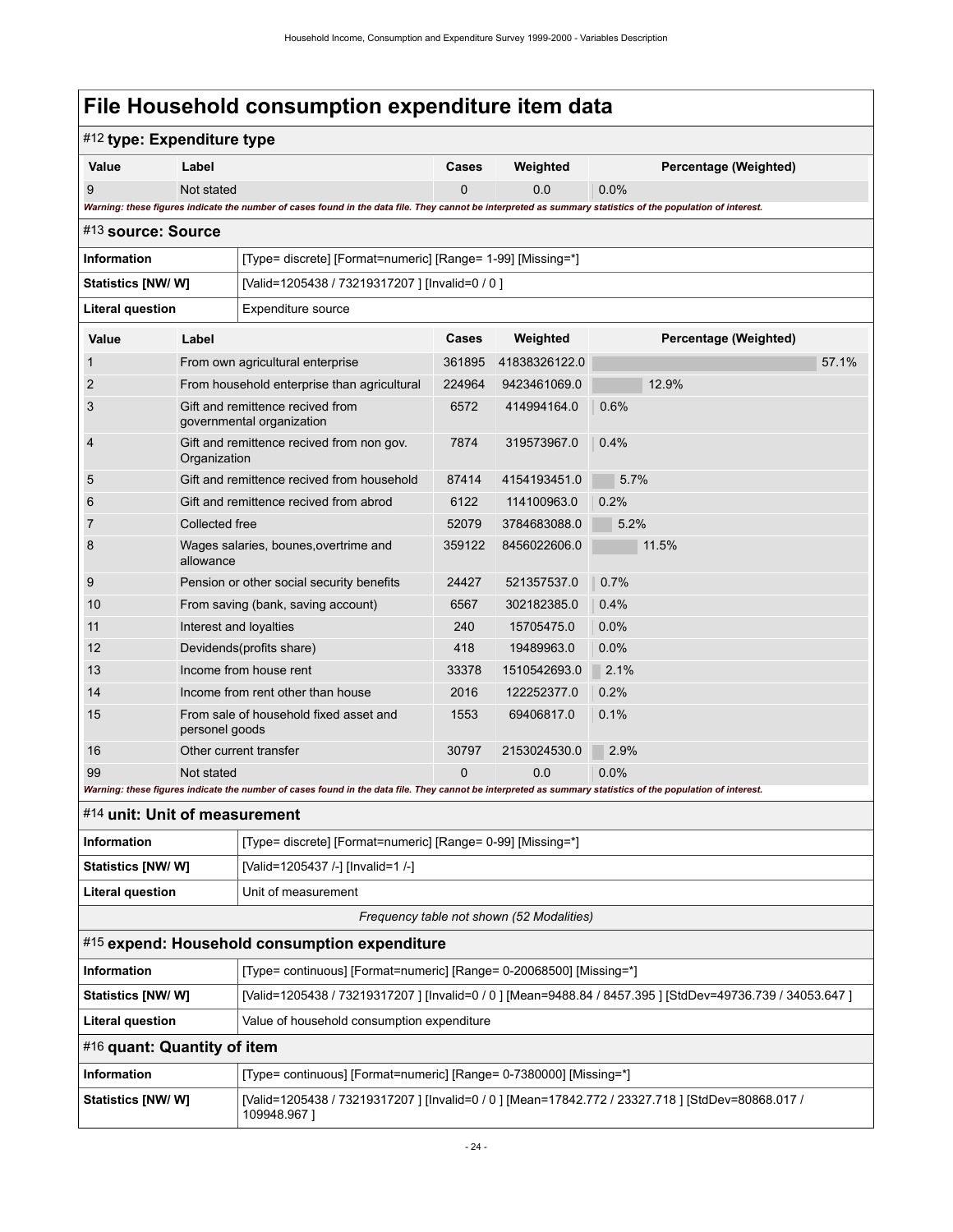<span id="page-28-4"></span><span id="page-28-3"></span><span id="page-28-2"></span><span id="page-28-1"></span><span id="page-28-0"></span>

|                                | #16 quant: Quantity of item                                                                                 |  |  |  |  |
|--------------------------------|-------------------------------------------------------------------------------------------------------------|--|--|--|--|
| <b>Literal question</b>        | Quantity of item                                                                                            |  |  |  |  |
| #17 income: Household income   |                                                                                                             |  |  |  |  |
| <b>Information</b>             | [Type= continuous] [Format=numeric] [Range= 0-21554988] [Missing=*]                                         |  |  |  |  |
| Statistics [NW/ W]             | [Valid=1205438 / 73219317207 ] [Invalid=0 / 0 ] [Mean=6493.285 / 6391.741 ] [StdDev=73355.24 / 45457.113 ]  |  |  |  |  |
| <b>Literal question</b>        | Value of household income                                                                                   |  |  |  |  |
| #18 reciept: Household receipt |                                                                                                             |  |  |  |  |
| <b>Information</b>             | [Type= continuous] [Format=numeric] [Range= 0-21554988] [Missing=*]                                         |  |  |  |  |
| Statistics [NW/ W]             | [Valid=1205438 / 73219317207 ] [Invalid=0 / 0 ] [Mean=7145.895 / 6872.165 ] [StdDev=79284.391 / 47747.346 ] |  |  |  |  |
| <b>Literal question</b>        | Value of household receipt                                                                                  |  |  |  |  |
| #19 payment: Household payment |                                                                                                             |  |  |  |  |
| <b>Information</b>             | [Type= continuous] [Format=numeric] [Range= 0-60036000] [Missing=*]                                         |  |  |  |  |
| Statistics [NW/W]              | [Valid=1205438 / 73219317207 ] [Invalid=0 / 0 ] [Mean=11354.3 / 9823.542 ] [StdDev=105478.751 / 63761.908 ] |  |  |  |  |
| <b>Literal question</b>        | Household payment                                                                                           |  |  |  |  |
| #20 wgt: Household weight      |                                                                                                             |  |  |  |  |
| <b>Information</b>             | [Type= continuous] [Format=numeric] [Range= 449-504444] [Missing=*]                                         |  |  |  |  |
| Statistics [NW/ W]             | [Valid=1205438 /-] [Invalid=0 /-] [Mean=60740.84 /-] [StdDev=83422.59 /-]                                   |  |  |  |  |
| <b>Literal question</b>        | Household weight                                                                                            |  |  |  |  |
| #21 cal: Calorie               |                                                                                                             |  |  |  |  |
| <b>Information</b>             | [Type= continuous] [Format=numeric] [Range= 0-835] [Missing=*]                                              |  |  |  |  |
| <b>Statistics [NW/W]</b>       | [Valid=1205438 /-] [Invalid=0 /-] [Mean=124.782 /-] [StdDev=180.189 /-]                                     |  |  |  |  |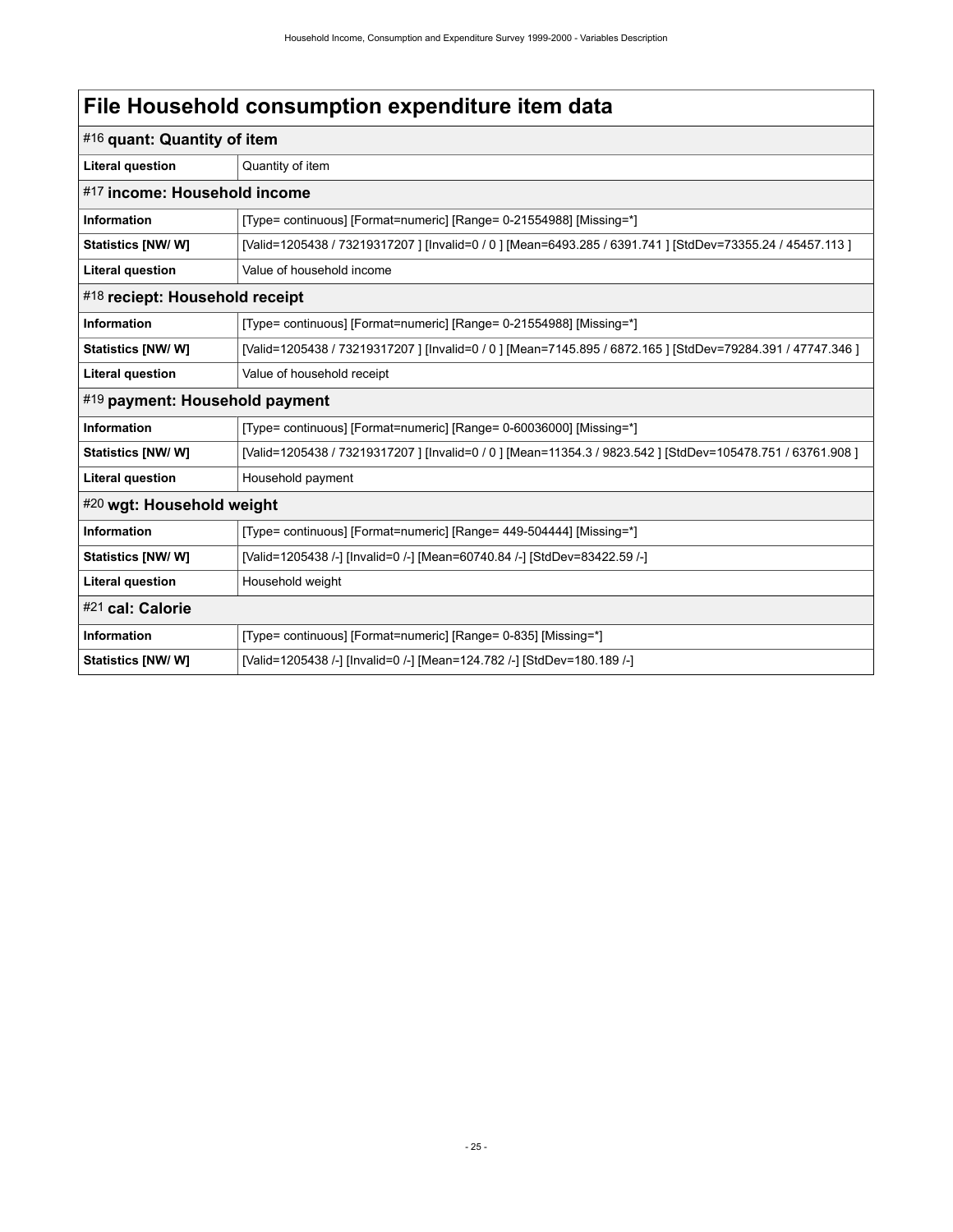# <span id="page-29-0"></span>**Documentation**

### <span id="page-29-1"></span>**Reports and analytical documents**

<span id="page-29-2"></span>**Study Documentation**, Central Statistical Agency, Ethiopia [eth], English [eng], "Doc\Reports \HICE\_1999\_2000\_Metadata.pdf"

<span id="page-29-3"></span>**Report on The 1999-2000 Household Income Consumption and Expenditure Survey**, February 2001, Ethiopia [eth], English [eng], "Doc\Reports\Report on Household Income Consumption and Expenditure Survey for the year 1999 - 2000.pdf"

#### **Description**

In this report, the principal results of the survey and major tabular reports are presented at country, rural and urban levels. In addition summary tables of basic characteristics (i,e., distribution of houeholds by domestic expenditure group, average value of expenditure by major expenditure items, average calories intake per person per day by major food and drink groups and percentage distribution of receipts by source for regions, rural and urban areas as well as for selected urban centers are presented.

<span id="page-29-4"></span>**Report on The 1999-2000 Household Income Consumption and Expenditure Survey**, March 2001, Ethiopia [eth], English [eng], "Doc\Reports\report.pdf"

### <span id="page-29-5"></span>**Questionnaires**

<span id="page-29-6"></span>**Household Income, Consumption and Expenditure Survey 1999-2000 - Questionnaire**, Central Statistical Agency, Ethiopia [eth], English [eng], "Doc\Questionnaires\HICE\_2000\_questionnaire.pdf"

### <span id="page-29-7"></span>**Technical documents**

<span id="page-29-8"></span>**Form for Requesting Access to Raw Data**, Central Statistical Agency, Ethiopia [eth], English [eng], "Doc \Technical\CSA\_data\_request\_form.pdf"

<span id="page-29-9"></span>**Household Income, Consumption and Expenditure Survey 1999-2000 - Enumerator Manual**, Central Statistical Agency, Ethiopia [eth], Amharic [amh], "Doc\Technical\HBSMAN1-2000.pdf"

<span id="page-29-10"></span>**Household Income, Consumption and Expenditure Survey 1999-2000 - Items Code Book**, Central Statistical Agency, April 1999, Ethiopia [eth], Amharic [amh], "Doc\Technical\HICES\_Code\_Book\_Expenditure\_Items.pdf"

**Description**